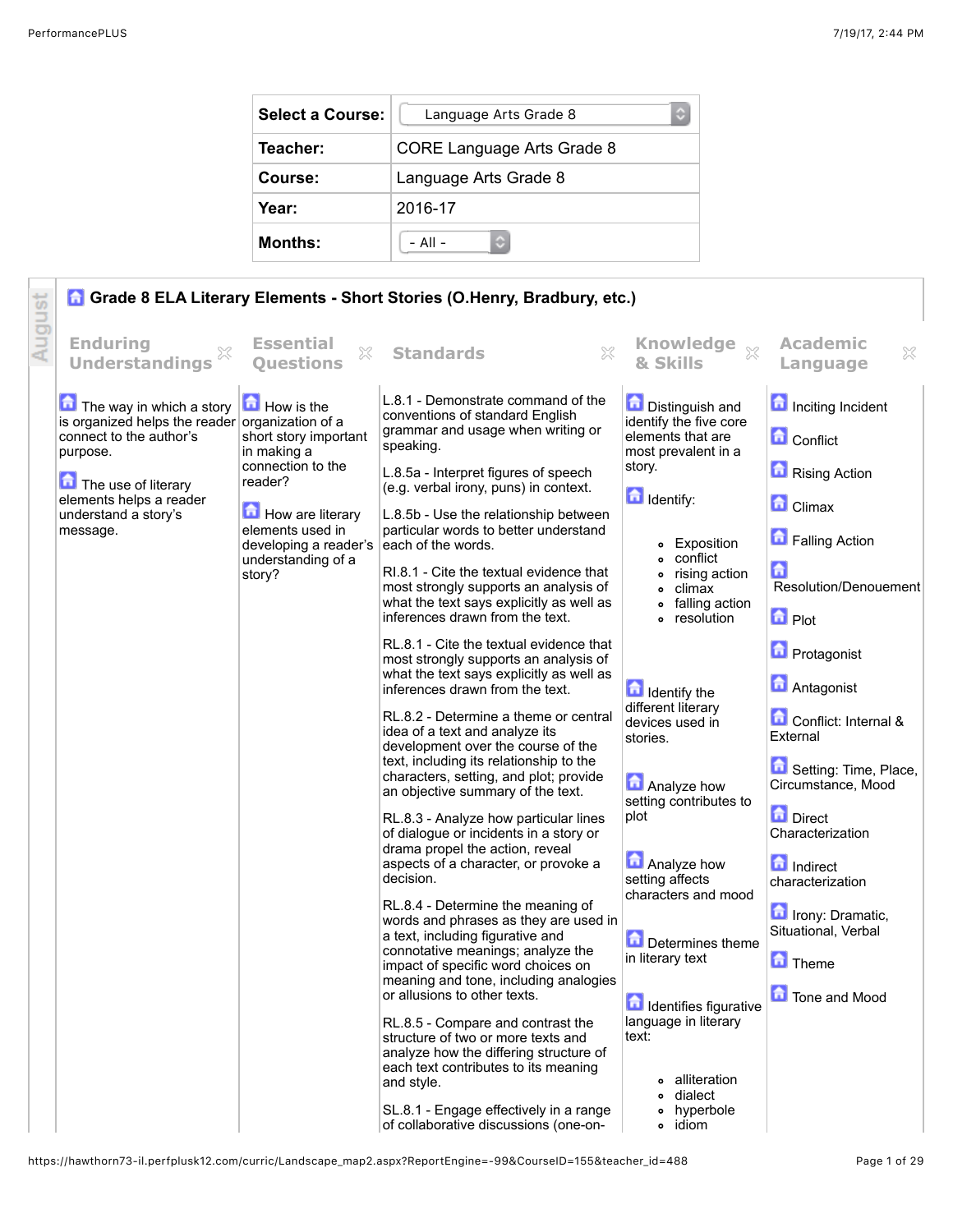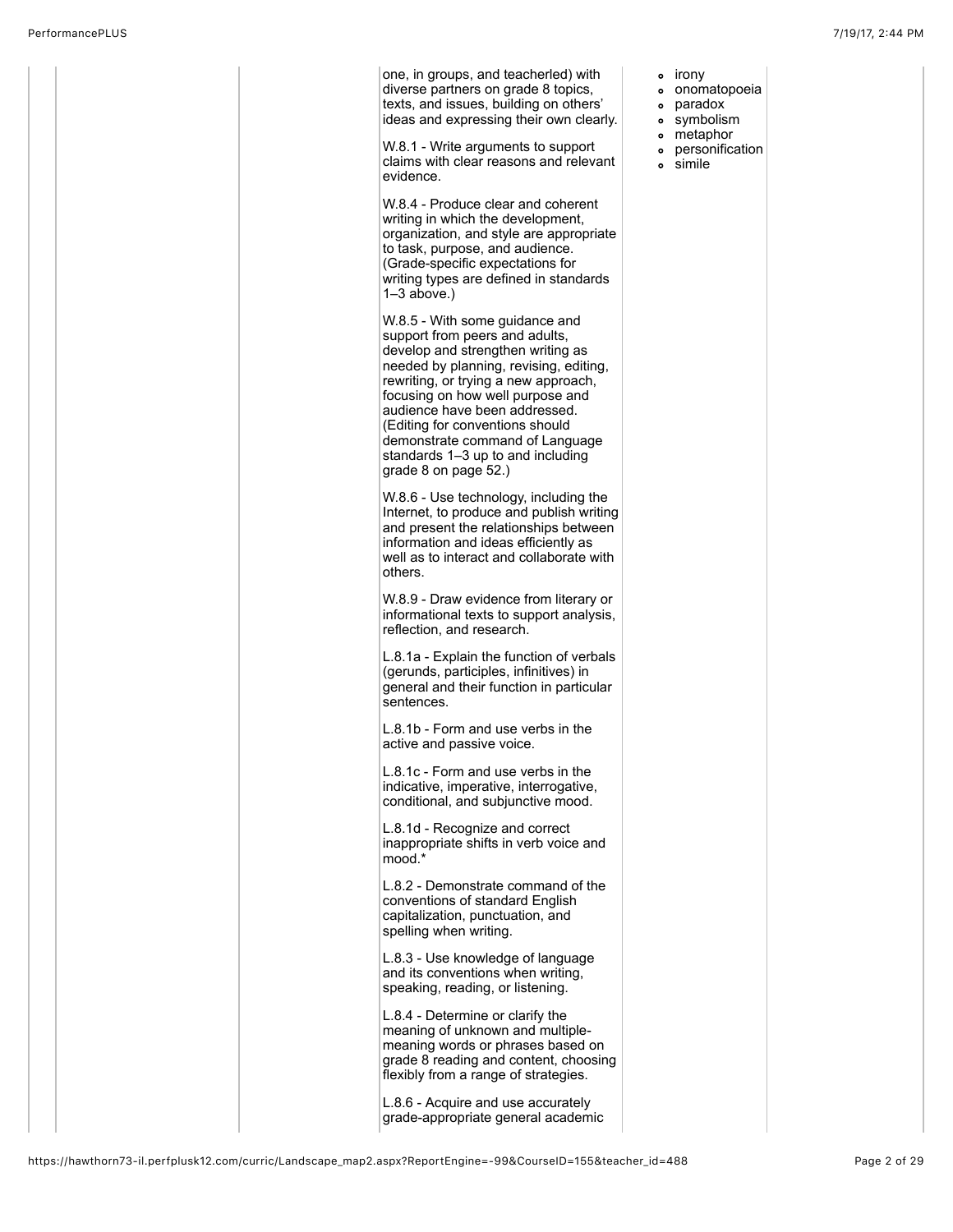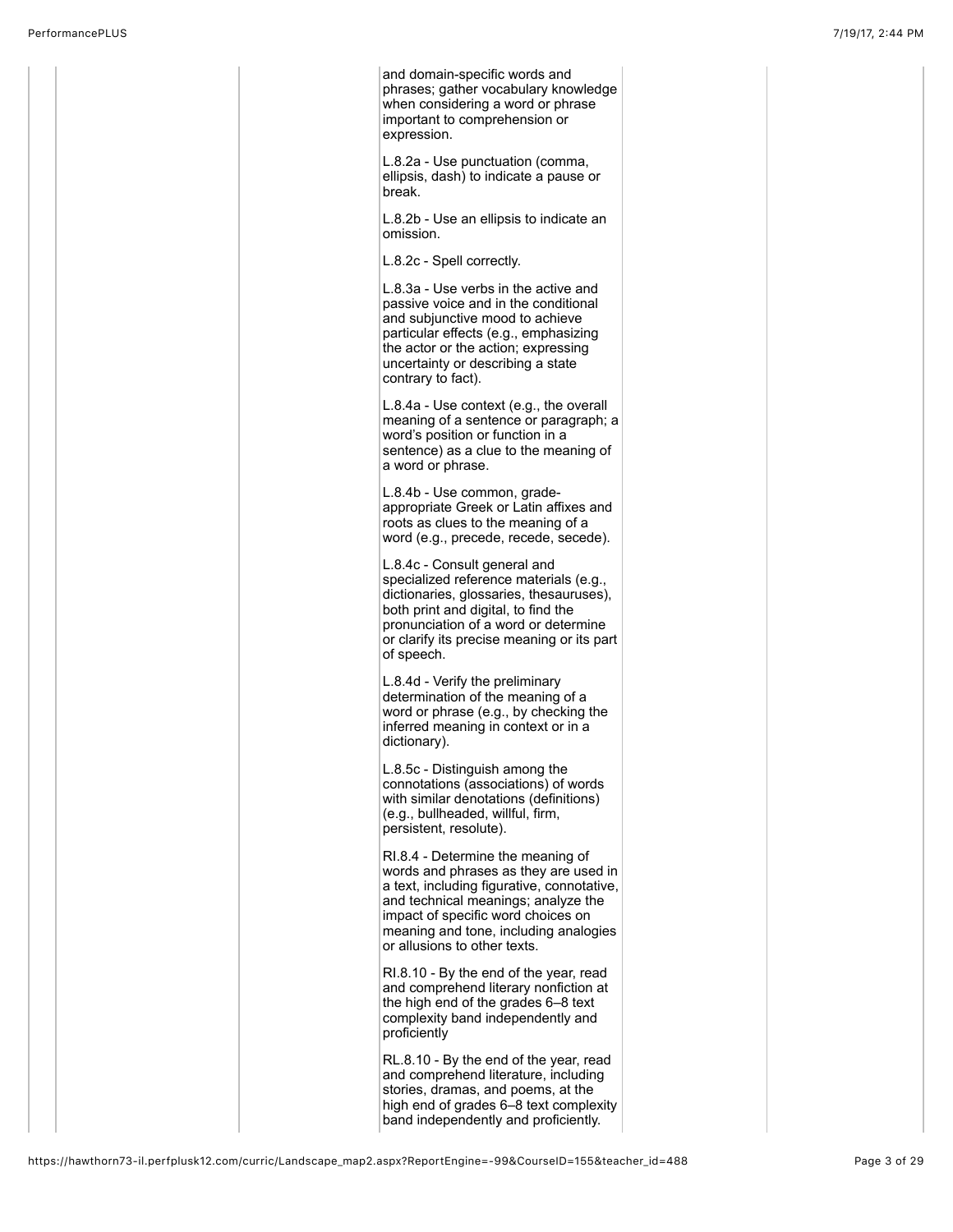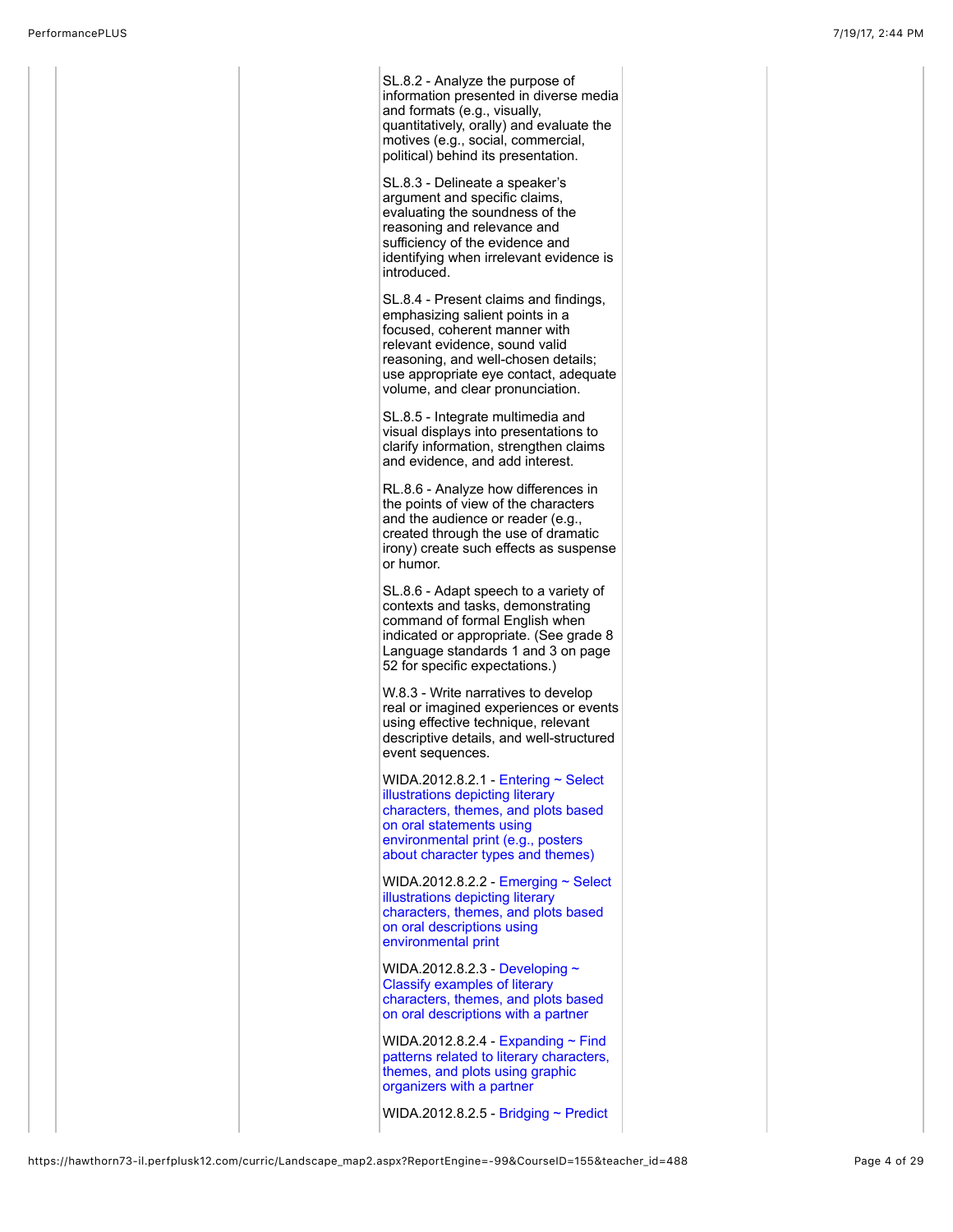|          |                                                                               |                                                                                                      | the evolution of literary characters,<br>themes, and plots                                                                                                                                                                                       |                                                                              |                                                 |
|----------|-------------------------------------------------------------------------------|------------------------------------------------------------------------------------------------------|--------------------------------------------------------------------------------------------------------------------------------------------------------------------------------------------------------------------------------------------------|------------------------------------------------------------------------------|-------------------------------------------------|
| eptember | <b>Enduring</b><br><b>Understandings</b>                                      | <b>Essential</b><br>×<br><b>Ouestions</b>                                                            | ×<br><b>Standards</b>                                                                                                                                                                                                                            | Knowledge xx<br>& Skills                                                     | <b>Academic</b><br>X<br>Language                |
|          | <b>n</b> Grade 8 ELA To Kill a Mockingbird                                    |                                                                                                      |                                                                                                                                                                                                                                                  |                                                                              |                                                 |
| October  | <b>Enduring</b><br><b>Understandings</b>                                      | <b>Essential</b><br>X<br><b>Ouestions</b>                                                            | $\chi$<br><b>Standards</b>                                                                                                                                                                                                                       | Knowledge xx<br>& Skills                                                     | <b>Academic</b><br>×<br>Language                |
|          | Society influences and<br>shapes individuals.                                 | How do fact &<br>fiction interrelate?                                                                | RI.8.1 - Cite the textual evidence that<br>most strongly supports an analysis of<br>what the text says explicitly as well as                                                                                                                     | Identify the tone<br>and mood in a text<br>and provide textual               | Tone/Mood                                       |
|          | One has a responsibility                                                      | How can literature                                                                                   | inferences drawn from the text.                                                                                                                                                                                                                  | evidence                                                                     | <b>Characterization</b>                         |
|          | to ensure that all people are<br>treated justly.<br>It takes courage to stand | serve as a vehicle for<br>social change using the<br>elements of historical<br>fiction as its basis? | RL.8.3 - Analyze how particular lines of<br>dialogue or incidents in a story or drama<br>propel the action, reveal aspects of a<br>character, or provoke a decision.                                                                             | Analyze how<br>setting affects<br>character                                  | <b>Allusion</b><br>Flashbacks/<br>Foreshadowing |
|          | up to prejudice.<br>Coming of age marks the                                   | What are the<br>benefits and                                                                         | RL.8.4 - Determine the meaning of<br>words and phrases as they are used in<br>a text, including figurative and                                                                                                                                   | <b>Explain character</b><br>motivation                                       | Point of View                                   |
|          | transition from childhood to<br>adulthood.<br>Fiction reveals truths          | consequences of<br>questioning/challenging<br>social order?                                          | connotative meanings; analyze the<br>impact of specific word choices on<br>meaning and tone, including analogies                                                                                                                                 | Analyze dialogue<br>to understand<br>characters & plot                       | Empathy                                         |
|          | about human nature and the<br>human experience.                               | What is one's<br>responsibility in taking                                                            | or allusions to other texts.<br>RL.8.5 - Compare and contrast the                                                                                                                                                                                | development                                                                  | <b>D</b> Prejudice                              |
|          |                                                                               | a stand against<br>prejudice/oppression?                                                             | structure of two or more texts and<br>analyze how the differing structure of<br>each text contributes to its meaning and                                                                                                                         | Describe<br>characters' feelings<br>and thoughts                             | <b>Bigotry</b><br><b>d</b> Justice              |
|          |                                                                               |                                                                                                      | style.<br>RL.8.6 - Analyze how differences in the                                                                                                                                                                                                | Describe                                                                     | Racism                                          |
|          |                                                                               |                                                                                                      | points of view of the characters and the<br>audience or reader (e.g., created                                                                                                                                                                    | characters based on<br>details and inferences                                | <b>h</b> Theme                                  |
|          |                                                                               |                                                                                                      | through the use of dramatic irony)<br>create such effects as suspense or<br>humor.                                                                                                                                                               | 靑<br>Understand how<br>characters are<br>developed or changed                |                                                 |
|          |                                                                               |                                                                                                      | RL.8.8 - (Not applicable to literature)                                                                                                                                                                                                          | <b>D</b> Explain and                                                         |                                                 |
|          |                                                                               |                                                                                                      | RL.8.9 - Analyze how a modern work of<br>fiction draws on themes, patterns of<br>events, or character types from myths,                                                                                                                          | identify allusions in<br>texts                                               |                                                 |
|          |                                                                               |                                                                                                      | traditional stories, or religious works<br>such as the Bible, including describing<br>how the material is rendered new.                                                                                                                          | <b>n</b> Identify the literary<br>devices of flashback<br>and foreshadowing  |                                                 |
|          |                                                                               |                                                                                                      | W.8.2 - Write informative/explanatory<br>texts to examine a topic and convey                                                                                                                                                                     | with evidence from the<br>text.                                              |                                                 |
|          |                                                                               |                                                                                                      | ideas, concepts, and information<br>through the selection, organization, and<br>analysis of relevant content.                                                                                                                                    | <b>d</b> Identify the point<br>of view and analyze<br>how it affects the way |                                                 |
|          |                                                                               |                                                                                                      | W.8.4 - Produce clear and coherent<br>writing in which the development,<br>organization, and style are appropriate<br>to task, purpose, and audience. (Grade-<br>specific expectations for writing types<br>are defined in standards 1-3 above.) | a story is told                                                              |                                                 |
|          |                                                                               |                                                                                                      | W.8.5 - With some guidance and                                                                                                                                                                                                                   |                                                                              |                                                 |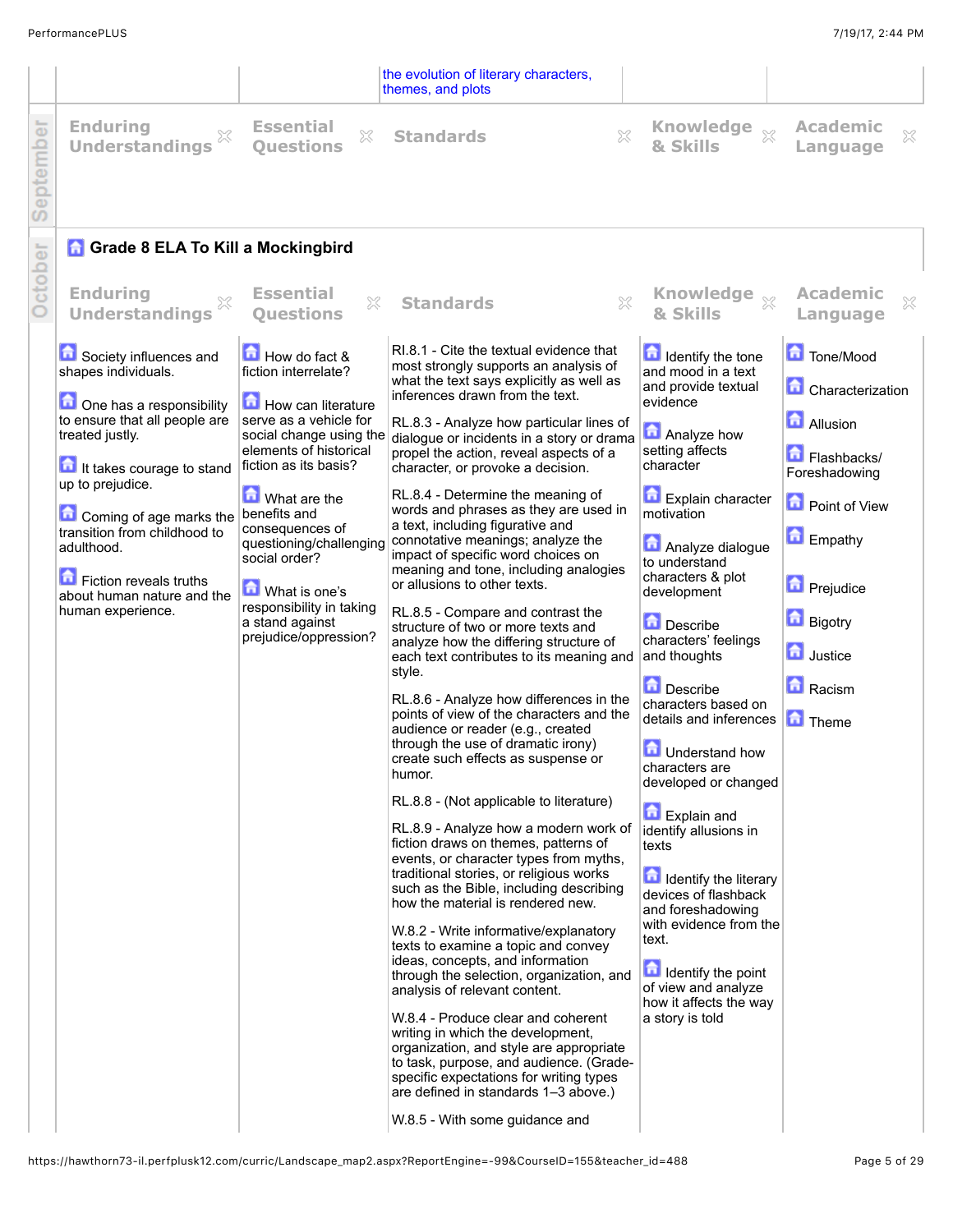support from peers and adults, develop and strengthen writing as needed by planning, revising, editing, rewriting, or trying a new approach, focusing on how well purpose and audience have been addressed. (Editing for conventions should demonstrate command of Language standards 1–3 up to and including grade 8 on page 52.) W.8.6 - Use technology, including the Internet, to produce and publish writing and present the relationships between information and ideas efficiently as well as to interact and collaborate with others. W.8.9 - Draw evidence from literary or informational texts to support analysis, reflection, and research. W.8.10 - Write routinely over extended time frames (time for research, reflection, and revision) and shorter time frames (a single sitting or a day or two) for a range of discipline-specific tasks, purposes, and audiences. L.8.2 - Demonstrate command of the conventions of standard English capitalization, punctuation, and spelling when writing. L.8.3 - Use knowledge of language and its conventions when writing, speaking, reading, or listening. L.8.4 - Determine or clarify the meaning of unknown and multiple-meaning words or phrases based on grade 8 reading and content, choosing flexibly from a range of strategies. L.8.6 - Acquire and use accurately grade-appropriate general academic and domain-specific words and phrases; gather vocabulary knowledge when considering a word or phrase important to comprehension or expression. L.8.2a - Use punctuation (comma, ellipsis, dash) to indicate a pause or break. L.8.2b - Use an ellipsis to indicate an omission. L.8.2c - Spell correctly. L.8.3a - Use verbs in the active and passive voice and in the conditional and subjunctive mood to achieve particular effects (e.g., emphasizing the actor or the action; expressing uncertainty or describing a state contrary to fact). L.8.4a - Use context (e.g., the overall meaning of a sentence or paragraph; a word's position or function in a sentence) as a clue to the meaning of a word or phrase. L.8.4b - Use common, grade-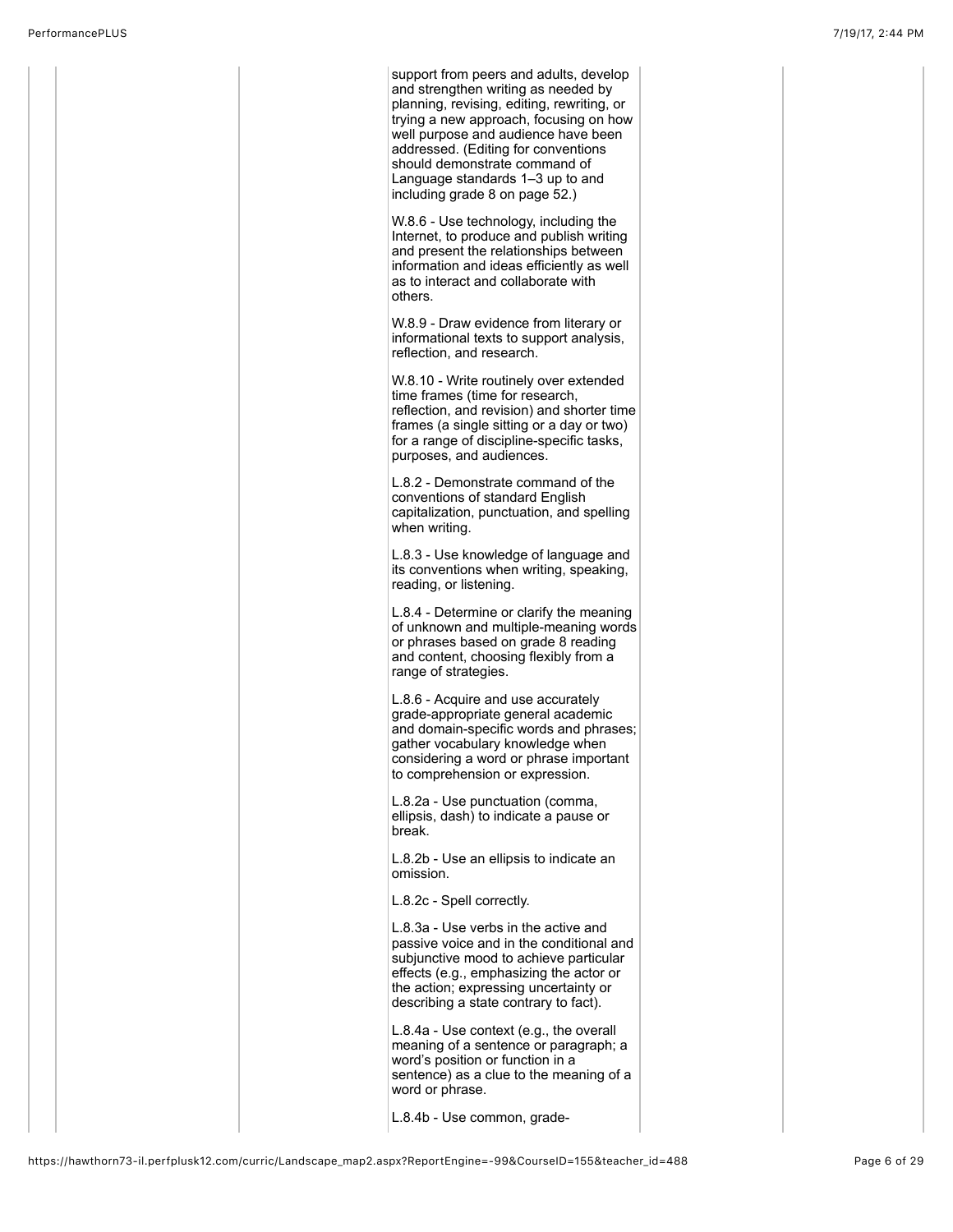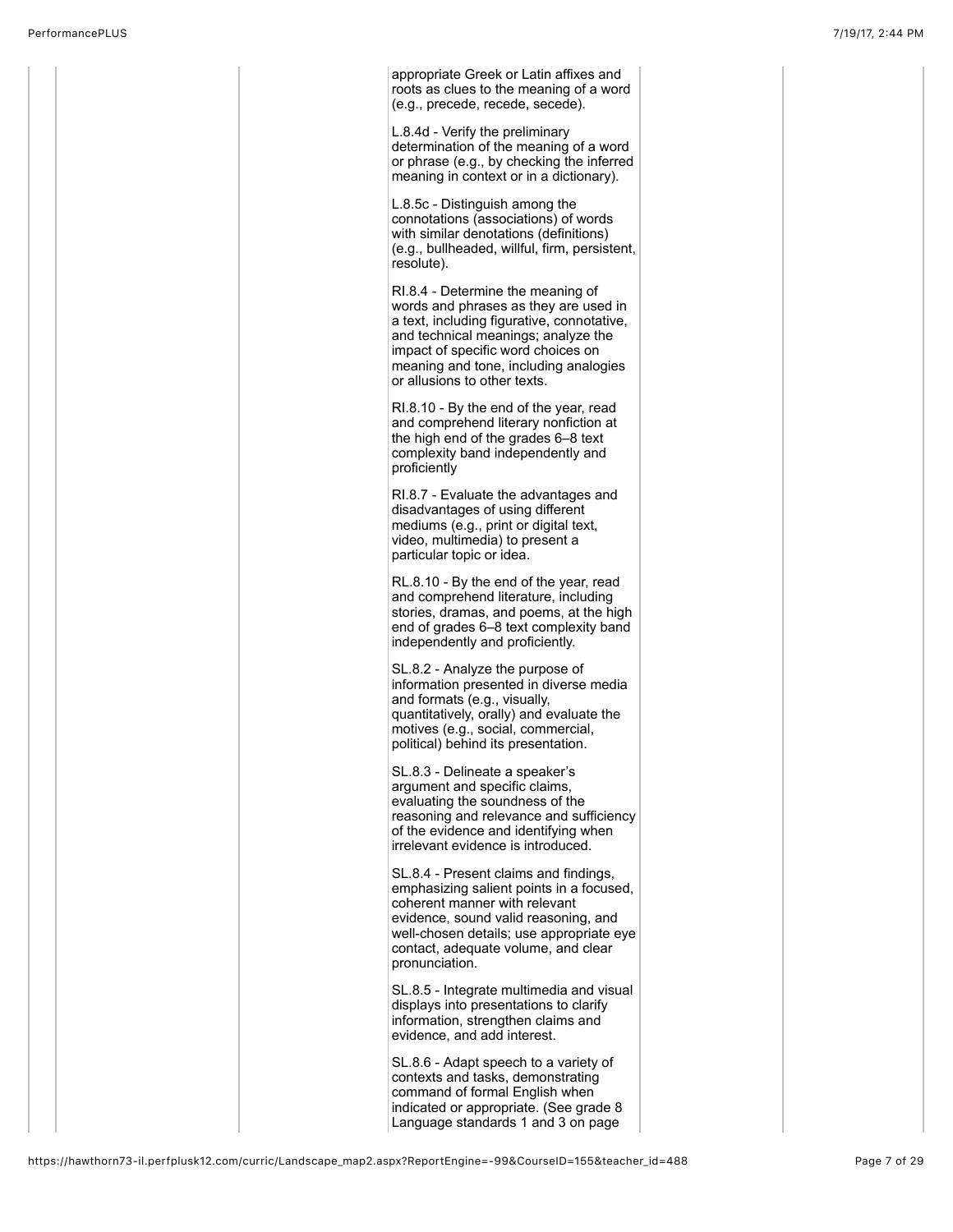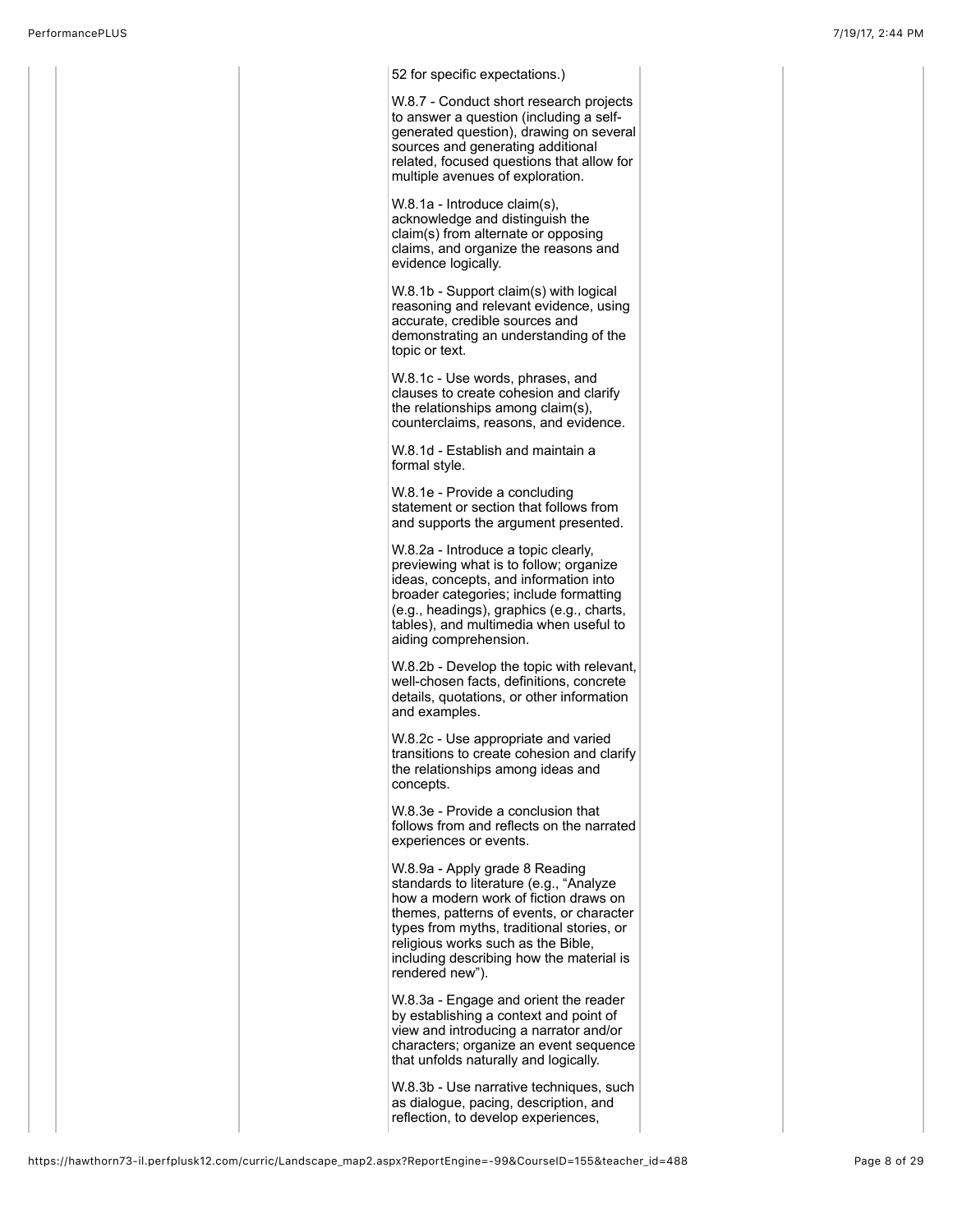|  | events, and/or characters.                                                                                                                                                                                                                                                                                |  |
|--|-----------------------------------------------------------------------------------------------------------------------------------------------------------------------------------------------------------------------------------------------------------------------------------------------------------|--|
|  | W.8.3c - Use a variety of transition<br>words, phrases, and clauses to convey<br>sequence, signal shifts from one time<br>frame or setting to another, and show<br>the relationships among experiences<br>and events.                                                                                     |  |
|  | W.8.3d - Use precise words and<br>phrases, relevant descriptive details,<br>and sensory language to capture the<br>action and convey experiences and<br>events.                                                                                                                                           |  |
|  | W.8.9b - Apply grade 8 Reading<br>standards to literary nonfiction (e.g.,<br>"Delineate and evaluate the argument<br>and specific claims in a text, assessing<br>whether the reasoning is sound and the<br>evidence is relevant and sufficient;<br>recognize when irrelevant evidence is<br>introduced"). |  |
|  | WIDA.2012.8.2.1 Entering $\sim$ Select<br>illustrations depicting literary characters,<br>themes, and plots based on oral<br>statements using environmental print<br>(e.g., posters about character types and<br>themes)                                                                                  |  |
|  | WIDA.2012.8.2.2 - Emerging $\sim$ Select<br>illustrations depicting literary characters,<br>themes, and plots based on oral<br>descriptions using environmental print                                                                                                                                     |  |
|  | WIDA.2012.8.2.3 - Developing $\sim$<br>Classify examples of literary characters,<br>themes, and plots based on oral<br>descriptions with a partner                                                                                                                                                        |  |
|  | WIDA.2012.8.2.4 - Expanding $\sim$ Find<br>patterns related to literary characters,<br>themes, and plots using graphic<br>organizers with a partner                                                                                                                                                       |  |
|  | WIDA.2012.8.2.5 Bridging ~ Predict<br>the evolution of literary characters,<br>themes, and plots                                                                                                                                                                                                          |  |

## **G** Grade 8 ELA Classic Literature (Poetry, Shakespeare, Classics Excerpts, etc.)

| 능      |                                                                                                                                                                                                                                                   |                                                                                                                                                                      | Grade 8 ELA Classic Literature (Poetry, Shakespeare, Classics Excerpts, etc.)                                                                                                                                                                                                                                                                                                                                                                                                                          |                                                                                                                                                                                                                                   |                                                                                                                                   |
|--------|---------------------------------------------------------------------------------------------------------------------------------------------------------------------------------------------------------------------------------------------------|----------------------------------------------------------------------------------------------------------------------------------------------------------------------|--------------------------------------------------------------------------------------------------------------------------------------------------------------------------------------------------------------------------------------------------------------------------------------------------------------------------------------------------------------------------------------------------------------------------------------------------------------------------------------------------------|-----------------------------------------------------------------------------------------------------------------------------------------------------------------------------------------------------------------------------------|-----------------------------------------------------------------------------------------------------------------------------------|
| Novemb | <b>Enduring</b><br>Understandings $\stackrel{\cdots}{\otimes}$                                                                                                                                                                                    | <b>Essential</b><br>$\chi$<br><b>Ouestions</b>                                                                                                                       | $\frac{1}{2}$<br><b>Standards</b>                                                                                                                                                                                                                                                                                                                                                                                                                                                                      | Knowledge<br>$\bar{\mathbb{X}}$<br>& Skills                                                                                                                                                                                       | <b>Academic</b><br>贸<br>Language                                                                                                  |
|        | <b>LI</b> Classic literature serves<br>to teach enduring lessons<br>about life.<br><b>D</b> Classic literature reaches<br>across social and cultural<br>boundaries.<br>Common human<br>characteristics resonate<br>throughout classic literature. | What can a<br>person learn about<br>humanity through a<br>novel?<br>What makes a<br>novel a classic novel?<br>$\Box$ How does<br>literature connect to<br>our lives? | L.8.1 - Demonstrate command of the<br>conventions of standard English<br>grammar and usage when writing or<br>speaking.<br>RI.8.1 - Cite the textual evidence that<br>most strongly supports an analysis of<br>what the text says explicitly as well as<br>inferences drawn from the text.<br>RL.8.1 - Cite the textual evidence that<br>most strongly supports an analysis of<br>what the text says explicitly as well as<br>inferences drawn from the text.<br>RL.8.2 - Determine a theme or central | Students will be<br>able to show how<br>classic literature<br>connects to their lives.<br><b>Explain how the</b><br>lessons from a classic<br>novel apply to modern  <br>day.<br>Analyze how<br>setting affects the<br>characters | <b>Classic literature</b><br><b>Cultural</b><br><b>Boundaries</b><br>Social Boundaries<br><b>Resonate</b><br><b>Li</b> Archetypes |

https://hawthorn73-il.perfplusk12.com/curric/Landscape\_map2.aspx?ReportEngine=-99&CourseID=155&teacher\_id=488 Page 9 of 29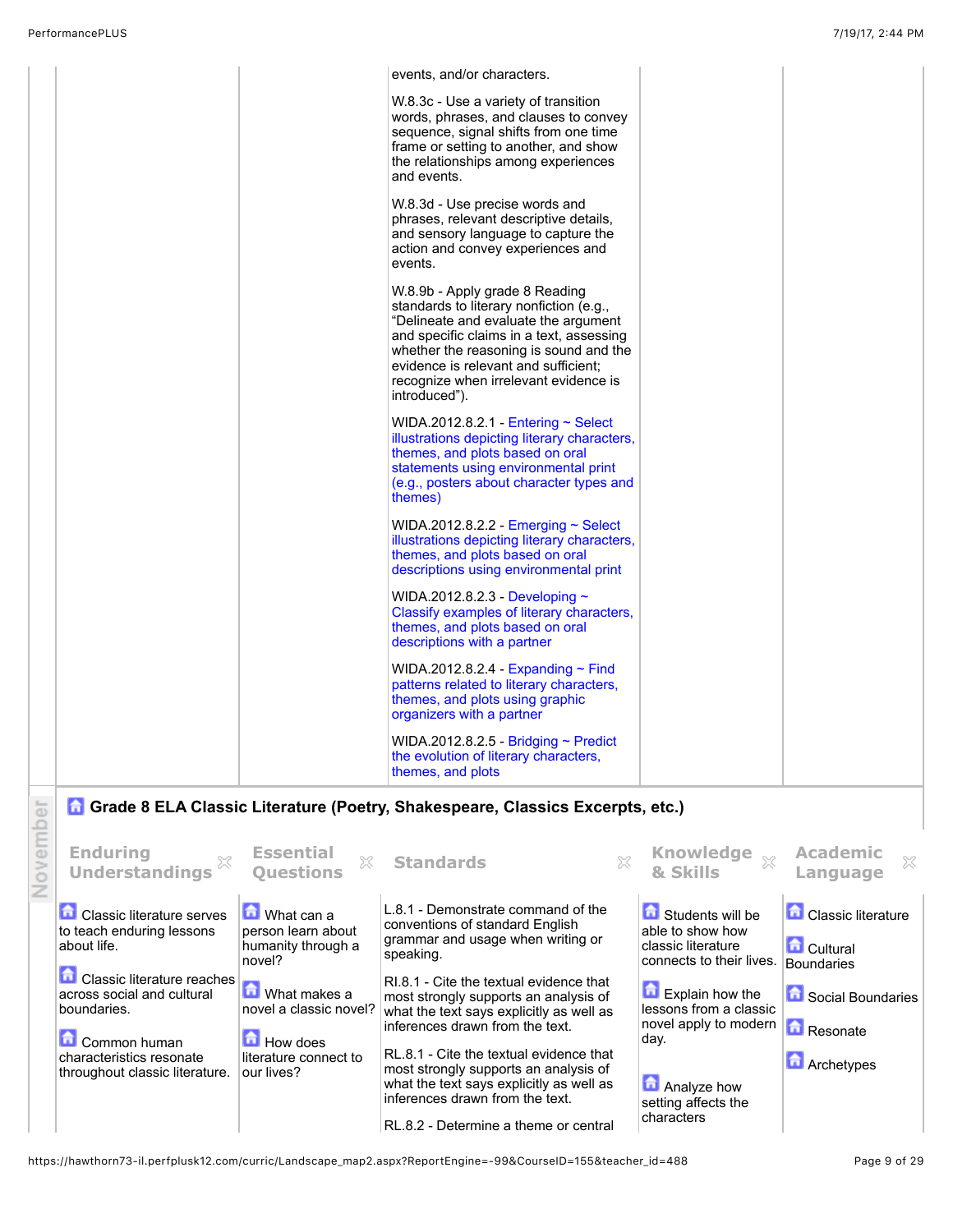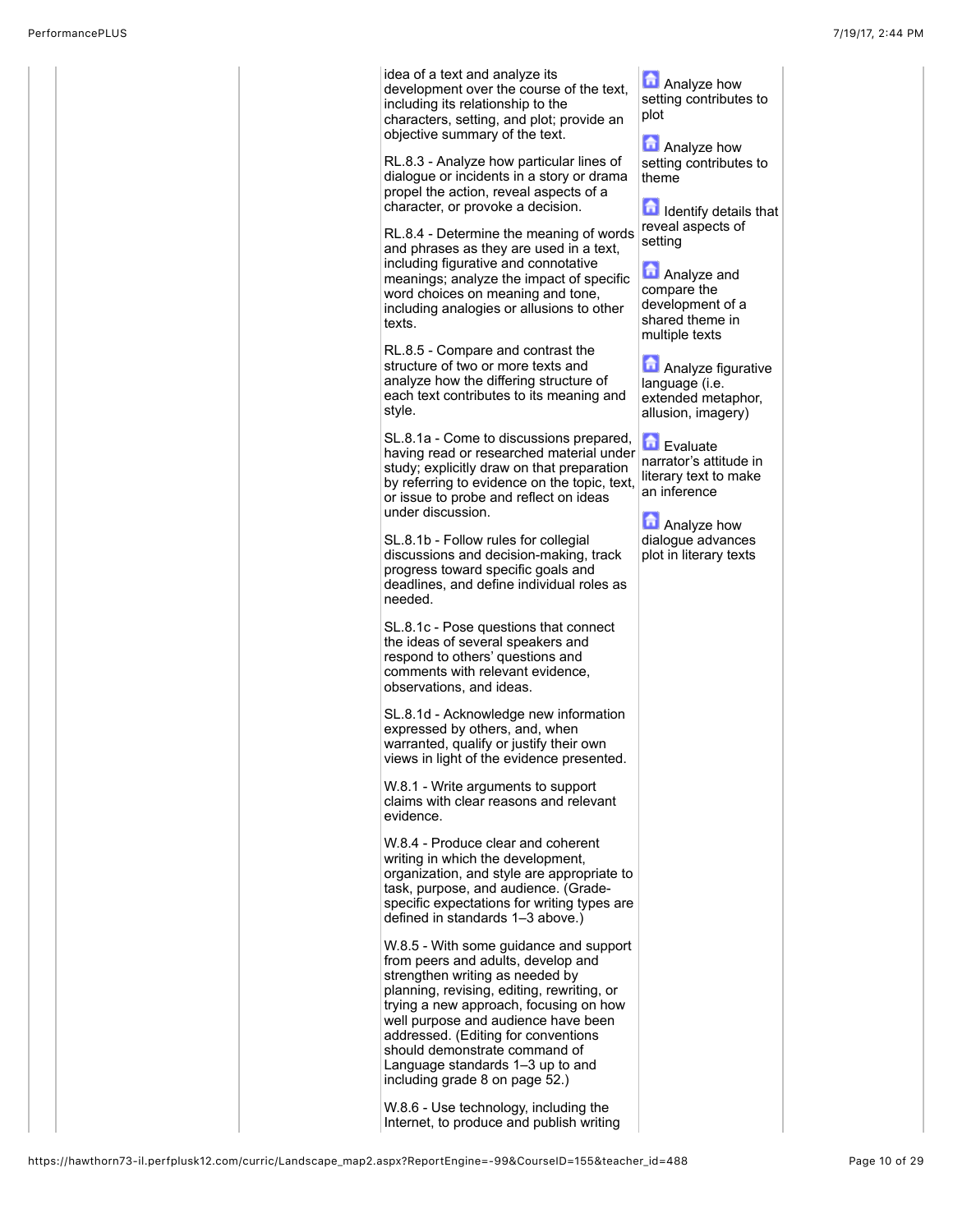|  | and present the relationships between<br>information and ideas efficiently as well<br>as to interact and collaborate with others.                                                                                                                  |  |
|--|----------------------------------------------------------------------------------------------------------------------------------------------------------------------------------------------------------------------------------------------------|--|
|  | W.8.9 - Draw evidence from literary or<br>informational texts to support analysis,<br>reflection, and research.                                                                                                                                    |  |
|  | SL.8.1 - Engage effectively in a range of<br>collaborative discussions (one-on-one, in<br>groups, and teacherled) with diverse<br>partners on grade 8 topics, texts, and<br>issues, building on others' ideas and<br>expressing their own clearly. |  |
|  | WIDA.2012.8.2.1 Entering $\sim$ Select<br>illustrations depicting literary characters,<br>themes, and plots based on oral<br>statements using environmental print<br>(e.g., posters about character types and<br>themes)                           |  |
|  | WIDA.2012.8.2.2 Emerging $\sim$ Select<br>illustrations depicting literary characters,<br>themes, and plots based on oral<br>descriptions using environmental print                                                                                |  |
|  | WIDA.2012.8.2.3 - Developing $\sim$ Classify<br>examples of literary characters, themes,<br>and plots based on oral descriptions with<br>a partner                                                                                                 |  |
|  | WIDA.2012.8.2.4 - Expanding $\sim$ Find<br>patterns related to literary characters,<br>themes, and plots using graphic<br>organizers with a partner                                                                                                |  |
|  | WIDA.2012.8.2.5 Bridging $\sim$ Predict the<br>evolution of literary characters, themes,<br>and plots                                                                                                                                              |  |
|  | L.8.2 - Demonstrate command of the<br>conventions of standard English<br>capitalization, punctuation, and spelling<br>when writing.                                                                                                                |  |
|  | L.8.3 - Use knowledge of language and<br>its conventions when writing, speaking,<br>reading, or listening.                                                                                                                                         |  |
|  | L.8.4 - Determine or clarify the meaning<br>of unknown and multiple-meaning words<br>or phrases based on grade 8 reading and<br>content, choosing flexibly from a range of<br>strategies.                                                          |  |
|  | L.8.6 - Acquire and use accurately grade-<br>appropriate general academic and<br>domain-specific words and phrases;<br>gather vocabulary knowledge when<br>considering a word or phrase important<br>to comprehension or expression.               |  |
|  | L.8.2a - Use punctuation (comma,<br>ellipsis, dash) to indicate a pause or<br>break.                                                                                                                                                               |  |
|  | L.8.2b - Use an ellipsis to indicate an<br>omission.                                                                                                                                                                                               |  |
|  | L.8.2c - Spell correctly.                                                                                                                                                                                                                          |  |
|  | L.8.3a - Use verbs in the active and                                                                                                                                                                                                               |  |
|  |                                                                                                                                                                                                                                                    |  |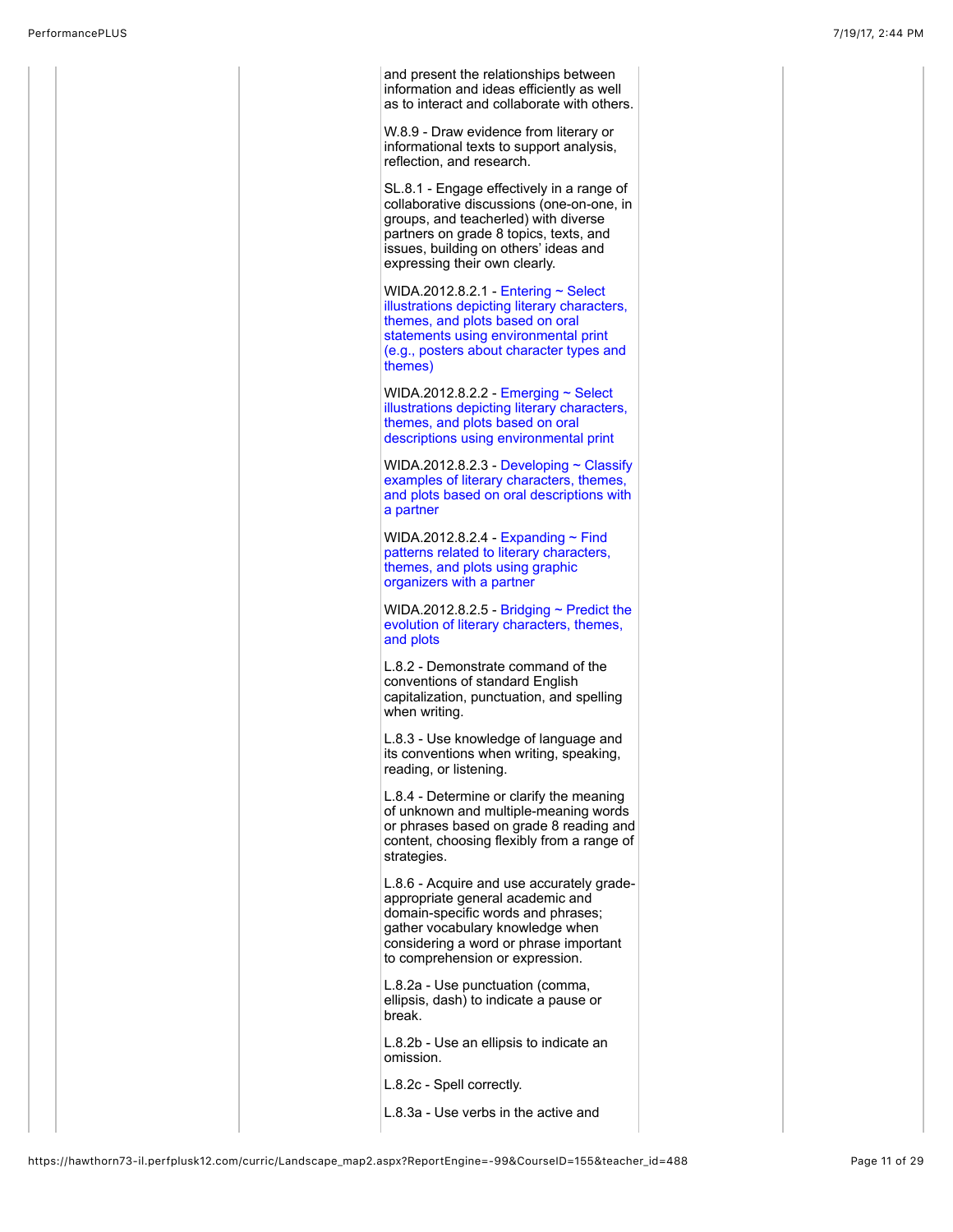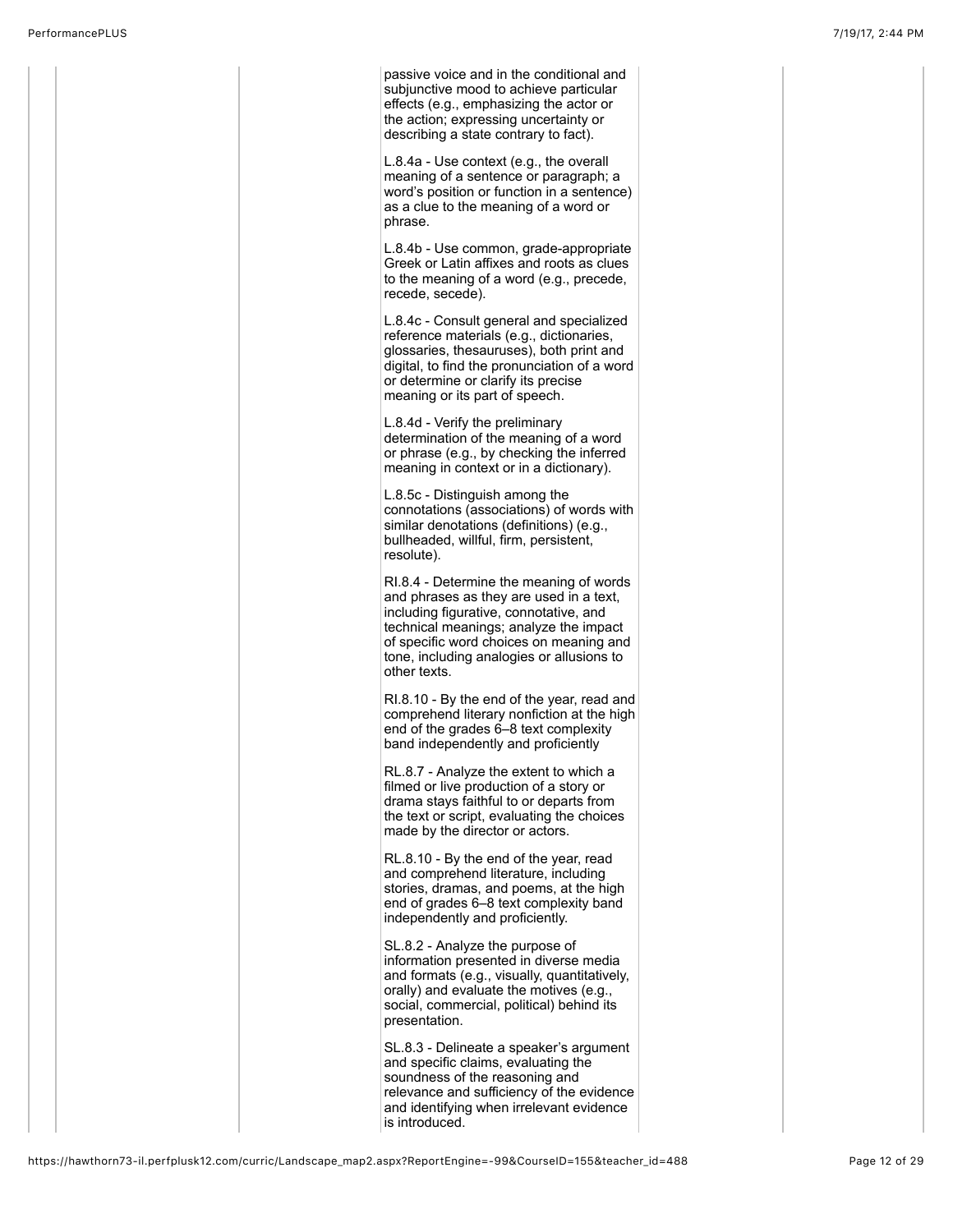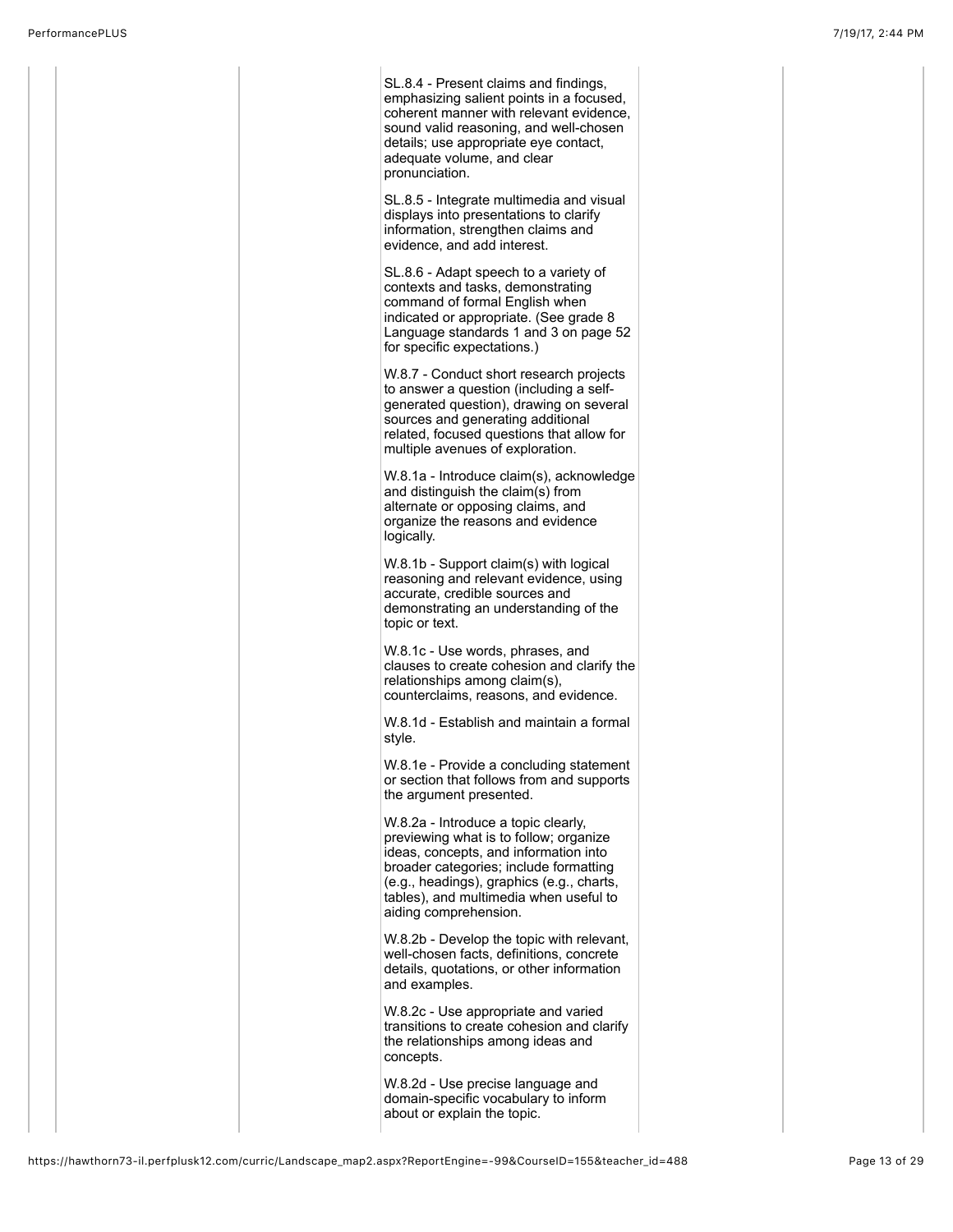|          | To thrive, humanity<br>needs more than just basic<br>needs being met.<br>A balance of power must | Why does<br>humanity need to do<br>more than just<br>survive? | L.8.1 - Demonstrate command of the<br>conventions of standard English<br>grammar and usage when writing or<br>speaking.                                                                                                                                                                                                      | Analyze the<br>impact of specific<br>word choice on<br>meaning and/or tone<br>including Allegory, | <b>D</b> Parable<br><b>n</b> Intent |   |
|----------|--------------------------------------------------------------------------------------------------|---------------------------------------------------------------|------------------------------------------------------------------------------------------------------------------------------------------------------------------------------------------------------------------------------------------------------------------------------------------------------------------------------|---------------------------------------------------------------------------------------------------|-------------------------------------|---|
| January  | <b>Enduring</b><br><b>Understandings</b>                                                         | <b>Essential</b><br>X<br><b>Ouestions</b>                     | X<br><b>Standards</b>                                                                                                                                                                                                                                                                                                        | <b>Knowledge</b><br>$\chi$<br>& Skills                                                            | <b>Academic</b><br>Language         | X |
| December | <b>Understandings</b><br><b>R</b> Grade 8 ELA Animal Farm                                        | <b>Questions</b>                                              |                                                                                                                                                                                                                                                                                                                              | & Skills                                                                                          | Language                            |   |
|          | <b>Enduring</b>                                                                                  | <b>Essential</b><br>X                                         | X<br><b>Standards</b>                                                                                                                                                                                                                                                                                                        | Knowledge xx                                                                                      | <b>Academic</b>                     | × |
|          |                                                                                                  |                                                               | rendered new").<br>W.8.9b - Apply grade 8 Reading<br>standards to literary nonfiction (e.g.,<br>"Delineate and evaluate the argument<br>and specific claims in a text, assessing<br>whether the reasoning is sound and the<br>evidence is relevant and sufficient;<br>recognize when irrelevant evidence is<br>introduced"). |                                                                                                   |                                     |   |
|          |                                                                                                  |                                                               | W.8.9a - Apply grade 8 Reading<br>standards to literature (e.g., "Analyze<br>how a modern work of fiction draws on<br>themes, patterns of events, or character<br>types from myths, traditional stories, or<br>religious works such as the Bible,<br>including describing how the material is                                |                                                                                                   |                                     |   |
|          |                                                                                                  |                                                               | W.8.3e - Provide a conclusion that<br>follows from and reflects on the narrated<br>experiences or events.                                                                                                                                                                                                                    |                                                                                                   |                                     |   |
|          |                                                                                                  |                                                               | W.8.3d - Use precise words and phrases,<br>relevant descriptive details, and sensory<br>language to capture the action and<br>convey experiences and events.                                                                                                                                                                 |                                                                                                   |                                     |   |
|          |                                                                                                  |                                                               | W.8.3c - Use a variety of transition<br>words, phrases, and clauses to convey<br>sequence, signal shifts from one time<br>frame or setting to another, and show the<br>relationships among experiences and<br>events.                                                                                                        |                                                                                                   |                                     |   |
|          |                                                                                                  |                                                               | W.8.3b - Use narrative techniques, such<br>as dialogue, pacing, description, and<br>reflection, to develop experiences,<br>events, and/or characters.                                                                                                                                                                        |                                                                                                   |                                     |   |
|          |                                                                                                  |                                                               | W.8.3a - Engage and orient the reader by<br>establishing a context and point of view<br>and introducing a narrator and/or<br>characters; organize an event sequence<br>that unfolds naturally and logically.                                                                                                                 |                                                                                                   |                                     |   |
|          |                                                                                                  |                                                               | style.<br>W.8.2f - Provide a concluding statement<br>or section that follows from and supports<br>the information or explanation presented.                                                                                                                                                                                  |                                                                                                   |                                     |   |
|          |                                                                                                  |                                                               | W.8.2e - Establish and maintain a formal                                                                                                                                                                                                                                                                                     |                                                                                                   |                                     |   |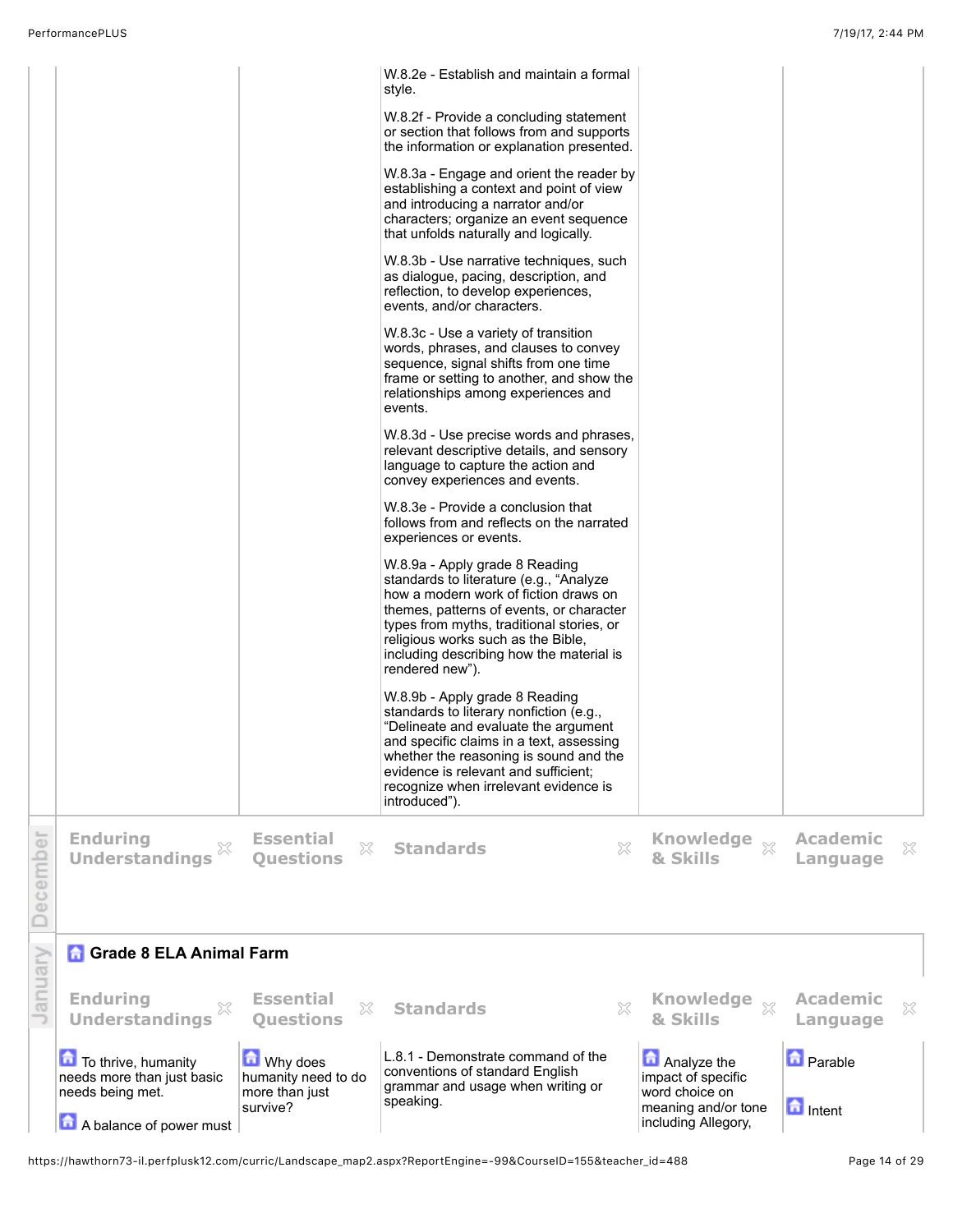| be achieved in order to<br>sustain social justice              | What happens to<br>a group of people<br>when you challenge     | L.8.5 - Demonstrate understanding of<br>figurative language, word relationships,<br>and nuances in word meanings.                                                        | analogy and/or<br>allusions to other<br>texts/concepts.                                  | <b>D</b> Thrive       |
|----------------------------------------------------------------|----------------------------------------------------------------|--------------------------------------------------------------------------------------------------------------------------------------------------------------------------|------------------------------------------------------------------------------------------|-----------------------|
| Revolutions are only as<br>effective as their leaders.         | the "norm" (routines,<br>traditions, etc.)?                    | L.8.1a - Explain the function of verbals<br>(gerunds, participles, infinitives) in<br>general and their function in particular                                           | <b>Provide a written</b><br>argument analyzing<br>how effective                          | <b>Revolution</b>     |
| <b>Groups are disrupted</b><br>when you challenge the<br>norm. | How much risk<br>are people willing to<br>take on for a cause? | sentences.<br>L.8.1b - Form and use verbs in the active                                                                                                                  | revolutions are in<br>achieving & sustaining<br>social justice.                          | <b>Allegory/Fable</b> |
|                                                                | Why is important<br>to distinguish claims                      | and passive voice.<br>L.8.1c - Form and use verbs in the<br>indicative, imperative, interrogative,                                                                       | Interpret allegory<br>in literary text                                                   | <b>Allusion</b>       |
|                                                                | and counterclaims<br>through writing?                          | conditional, and subjunctive mood.<br>L.8.1d - Recognize and correct                                                                                                     | Interprets<br>extended metaphor in                                                       | $\blacksquare$ Irony  |
|                                                                |                                                                | inappropriate shifts in verb voice and<br>mood.*<br>L.8.5a - Interpret figures of speech (e.g.                                                                           | literary text<br>Interprets irony in                                                     | <b>D</b> Propaganda   |
|                                                                |                                                                | verbal irony, puns) in context.<br>L.8.5b - Use the relationship between                                                                                                 | literary text<br><b>T</b> Understands the                                                | Symbolism             |
|                                                                |                                                                | particular words to better understand<br>each of the words.<br>RI.8.1 - Cite the textual evidence that                                                                   | point an author makes<br>in a satirical passage<br>Analyzes how                          | Social Justice        |
|                                                                |                                                                | most strongly supports an analysis of<br>what the text says explicitly as well as<br>inferences drawn from the text.                                                     | dialogue advances<br>plot in literary text                                               | <b>Adaptation</b>     |
|                                                                |                                                                | RL.8.1 - Cite the textual evidence that<br>most strongly supports an analysis of<br>what the text says explicitly as well as                                             | <b>Analyze how</b><br>mood affects plot in a<br>literary text                            | Empathy               |
|                                                                |                                                                | inferences drawn from the text.<br>RL.8.2 - Determine a theme or central<br>idea of a text and analyze its                                                               | Infer how a story<br>would differ if it were<br>told from another point <b>for</b> Creed | <b>G</b> Slogan       |
|                                                                |                                                                | development over the course of the text,<br>including its relationship to the<br>characters, setting, and plot; provide an                                               | of view<br>Describe how                                                                  |                       |
|                                                                |                                                                | objective summary of the text.<br>RL.8.3 - Analyze how particular lines of<br>dialogue or incidents in a story or drama                                                  | ironic point of view<br>affects meaning                                                  |                       |
|                                                                |                                                                | propel the action, reveal aspects of a<br>character, or provoke a decision.                                                                                              |                                                                                          |                       |
|                                                                |                                                                | RL.8.4 - Determine the meaning of words<br>and phrases as they are used in a text.<br>including figurative and connotative<br>meanings; analyze the impact of specific   |                                                                                          |                       |
|                                                                |                                                                | word choices on meaning and tone,<br>including analogies or allusions to other<br>texts.                                                                                 |                                                                                          |                       |
|                                                                |                                                                | RL.8.5 - Compare and contrast the<br>structure of two or more texts and<br>analyze how the differing structure of                                                        |                                                                                          |                       |
|                                                                |                                                                | each text contributes to its meaning and<br>style.                                                                                                                       |                                                                                          |                       |
|                                                                |                                                                | SL.8.1 - Engage effectively in a range of<br>collaborative discussions (one-on-one, in<br>groups, and teacherled) with diverse<br>partners on grade 8 topics, texts, and |                                                                                          |                       |
|                                                                |                                                                | issues, building on others' ideas and<br>expressing their own clearly.<br>SL.8.1a - Come to discussions prepared,                                                        |                                                                                          |                       |
|                                                                |                                                                | having read or researched material under<br>study; explicitly draw on that preparation                                                                                   |                                                                                          |                       |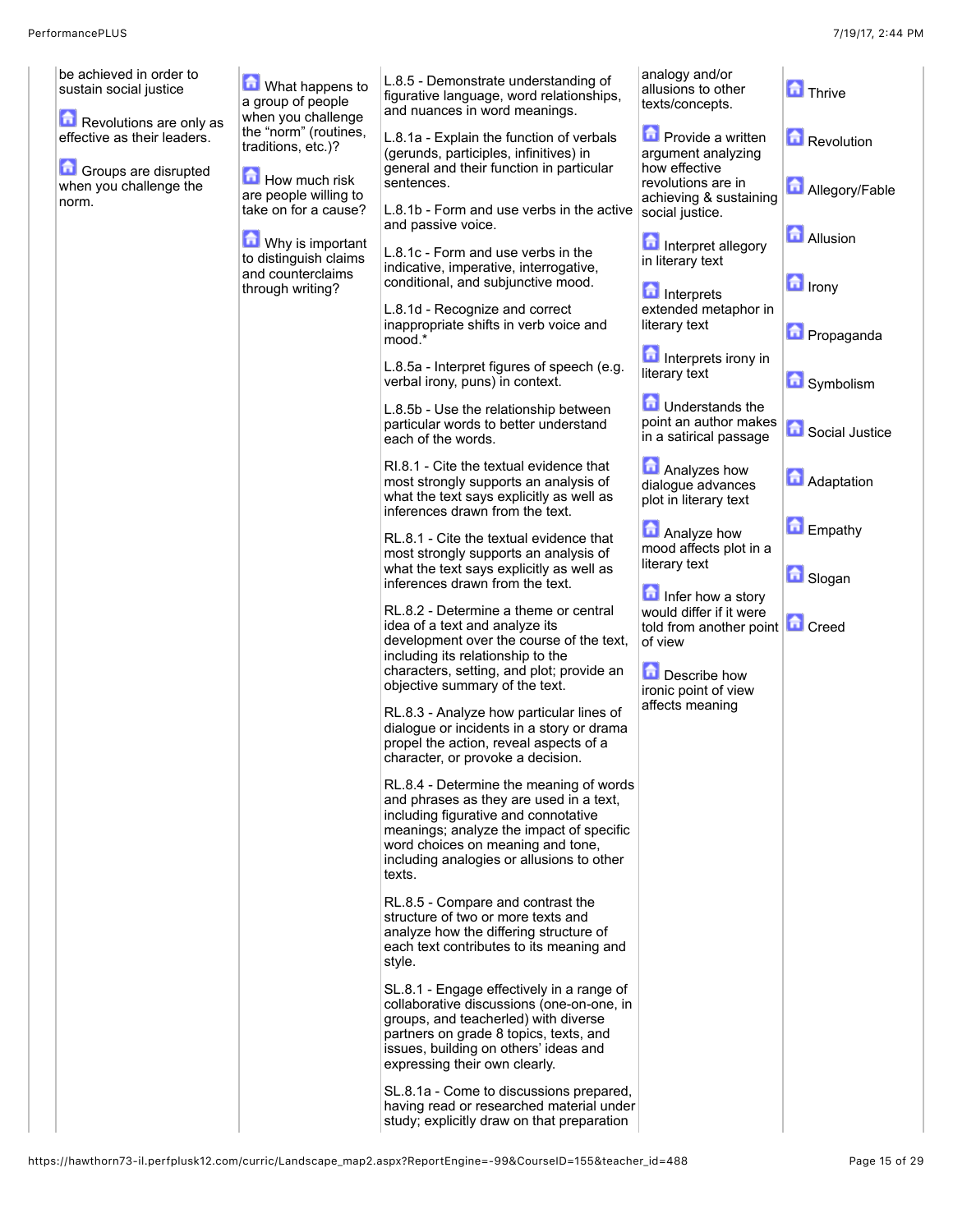by referring to evidence on the topic, text, or issue to probe and reflect on ideas under discussion.

SL.8.1b - Follow rules for collegial discussions and decision-making, track progress toward specific goals and deadlines, and define individual roles as needed.

SL.8.1c - Pose questions that connect the ideas of several speakers and respond to others' questions and comments with relevant evidence, observations, and ideas.

SL.8.1d - Acknowledge new information expressed by others, and, when warranted, qualify or justify their own views in light of the evidence presented.

W.8.1 - Write arguments to support claims with clear reasons and relevant evidence.

W.8.4 - Produce clear and coherent writing in which the development, organization, and style are appropriate to task, purpose, and audience. (Gradespecific expectations for writing types are defined in standards 1–3 above.)

W.8.5 - With some guidance and support from peers and adults, develop and strengthen writing as needed by planning, revising, editing, rewriting, or trying a new approach, focusing on how well purpose and audience have been addressed. (Editing for conventions should demonstrate command of Language standards 1–3 up to and including grade 8 on page 52.)

W.8.6 - Use technology, including the Internet, to produce and publish writing and present the relationships between information and ideas efficiently as well as to interact and collaborate with others.

W.8.9 - Draw evidence from literary or informational texts to support analysis, reflection, and research.

L.8.2 - Demonstrate command of the conventions of standard English capitalization, punctuation, and spelling when writing.

L.8.3 - Use knowledge of language and its conventions when writing, speaking, reading, or listening.

L.8.4 - Determine or clarify the meaning of unknown and multiple-meaning words or phrases based on grade 8 reading and content, choosing flexibly from a range of strategies.

L.8.6 - Acquire and use accurately gradeappropriate general academic and domain-specific words and phrases; gather vocabulary knowledge when considering a word or phrase important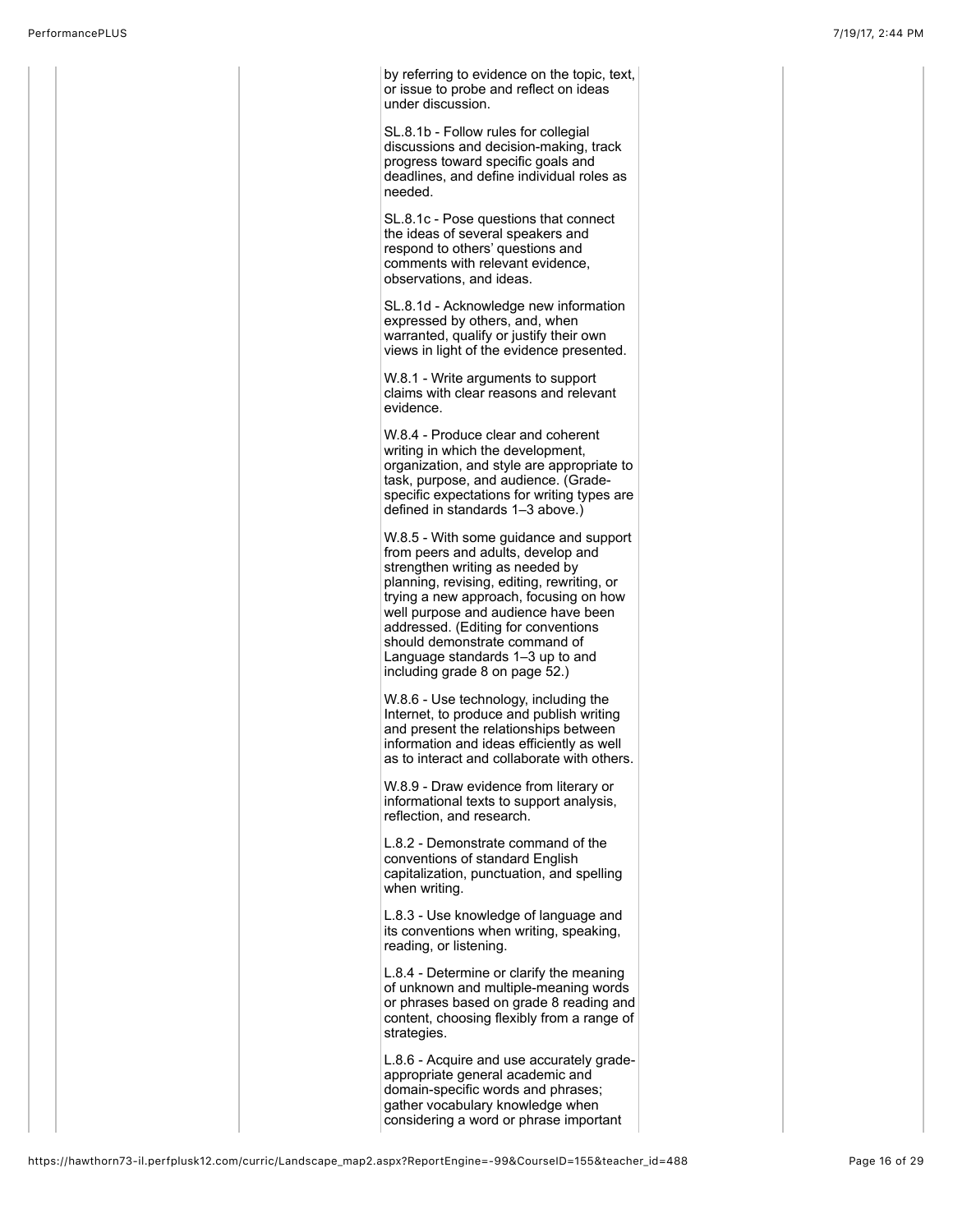

SL.8.2 - Analyze the purpose of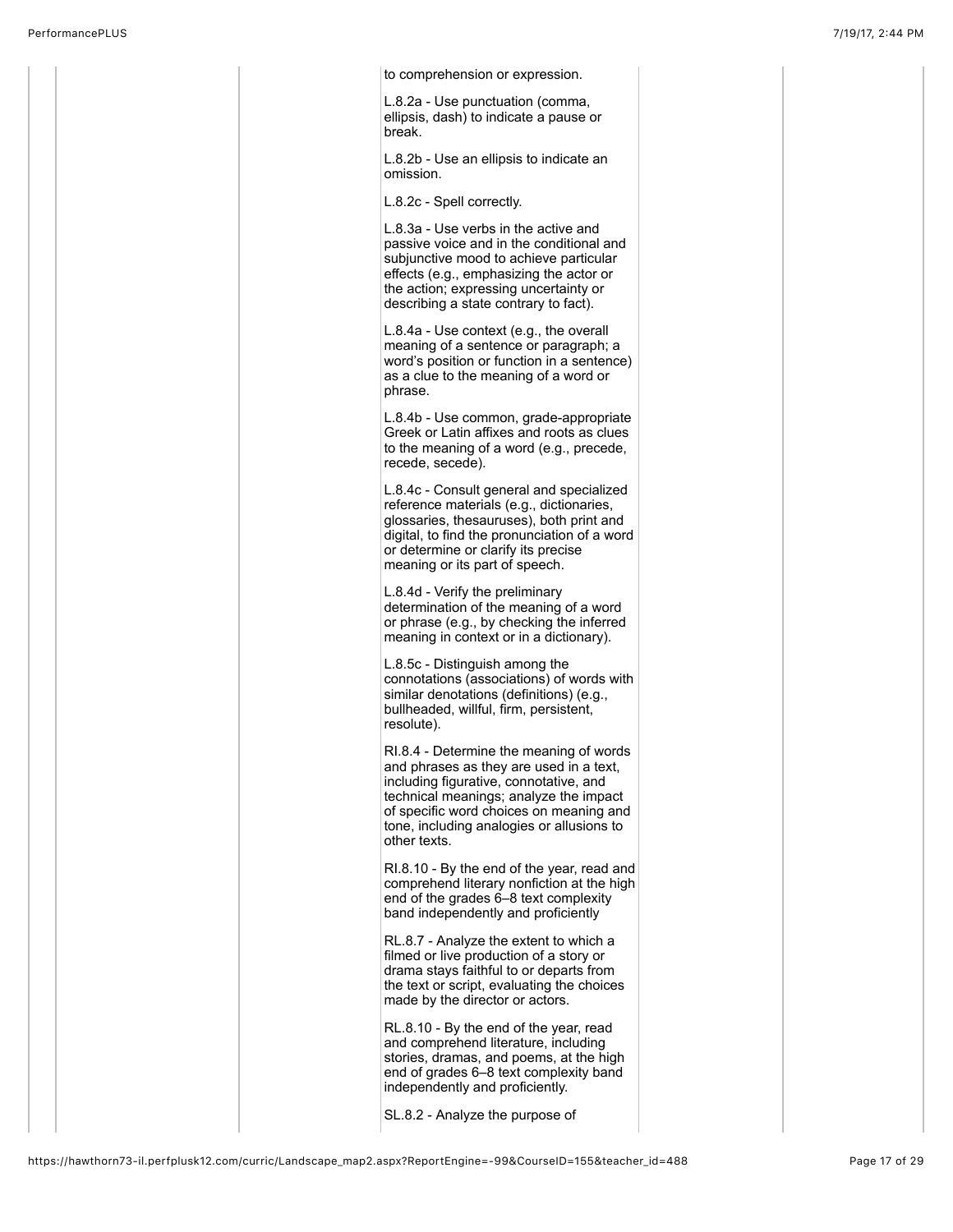information presented in diverse media and formats (e.g., visually, quantitatively, orally) and evaluate the motives (e.g., social, commercial, political) behind its presentation. SL.8.3 - Delineate a speaker's argument and specific claims, evaluating the soundness of the reasoning and relevance and sufficiency of the evidence and identifying when irrelevant evidence is introduced. SL.8.4 - Present claims and findings, emphasizing salient points in a focused, coherent manner with relevant evidence, sound valid reasoning, and well-chosen details; use appropriate eye contact, adequate volume, and clear pronunciation. SL.8.5 - Integrate multimedia and visual displays into presentations to clarify information, strengthen claims and evidence, and add interest. SL.8.6 - Adapt speech to a variety of contexts and tasks, demonstrating command of formal English when indicated or appropriate. (See grade 8 Language standards 1 and 3 on page 52 for specific expectations.) W.8.7 - Conduct short research projects to answer a question (including a selfgenerated question), drawing on several sources and generating additional related, focused questions that allow for multiple avenues of exploration. W.8.1a - Introduce claim(s), acknowledge and distinguish the claim(s) from alternate or opposing claims, and organize the reasons and evidence logically. W.8.1b - Support claim(s) with logical reasoning and relevant evidence, using accurate, credible sources and demonstrating an understanding of the topic or text. W.8.1c - Use words, phrases, and clauses to create cohesion and clarify the relationships among claim(s), counterclaims, reasons, and evidence. W.8.1d - Establish and maintain a formal style. W.8.1e - Provide a concluding statement or section that follows from and supports the argument presented. W.8.2a - Introduce a topic clearly, previewing what is to follow; organize ideas, concepts, and information into broader categories; include formatting (e.g., headings), graphics (e.g., charts, tables), and multimedia when useful to aiding comprehension. W.8.2b - Develop the topic with relevant,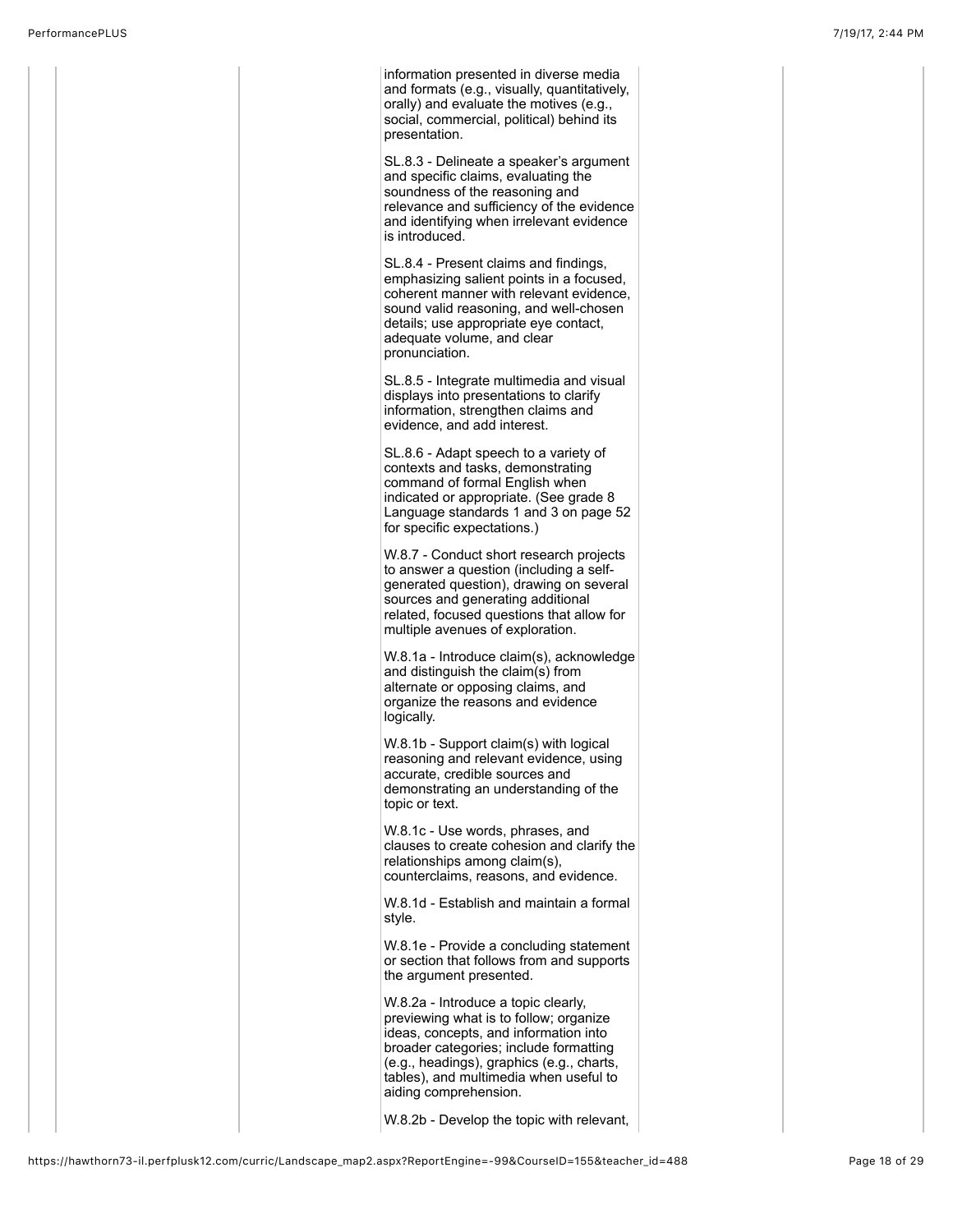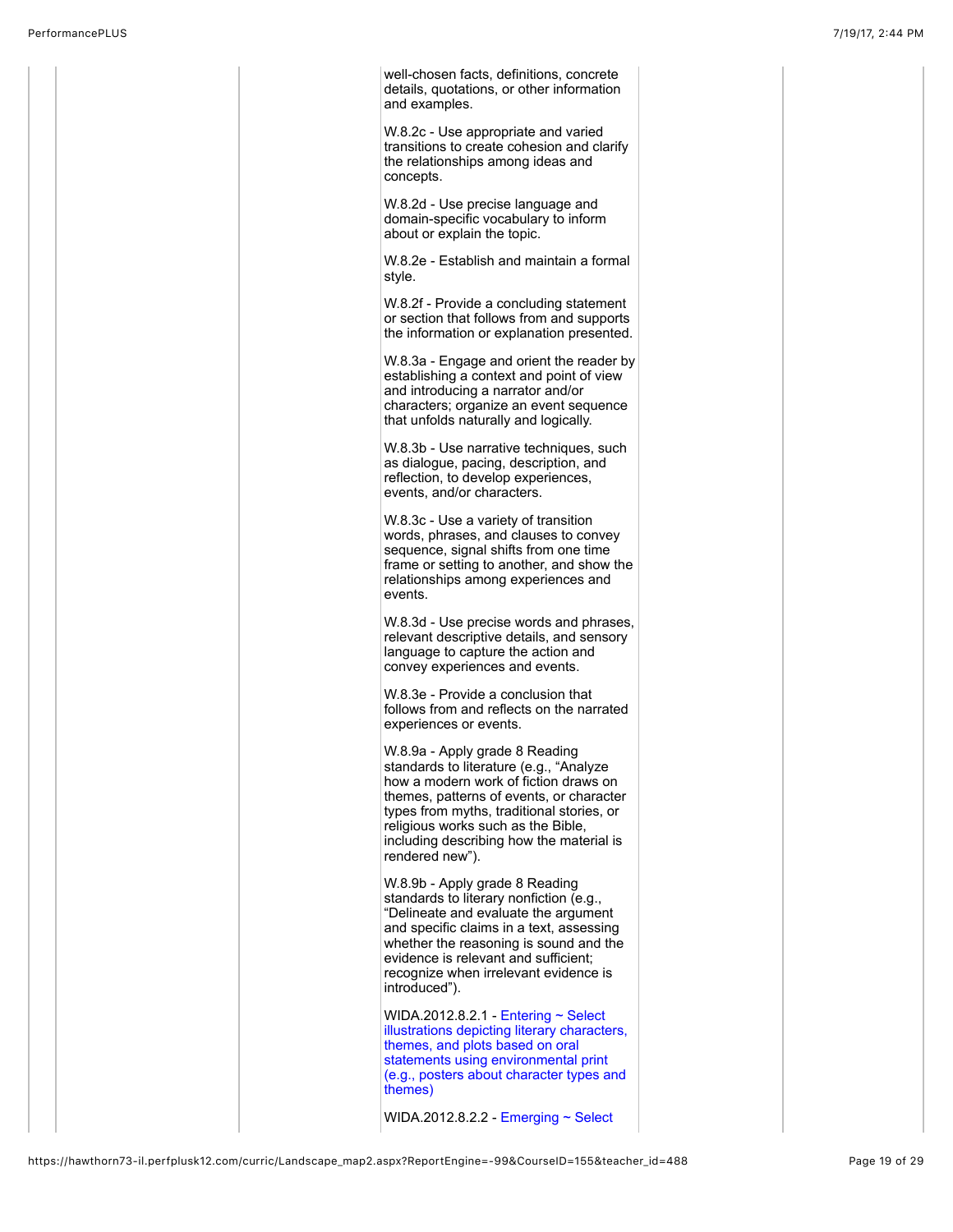|             |                                                                                                                                                                                                                                                                              |                                                                                                                                                                                                             | illustrations depicting literary characters,<br>themes, and plots based on oral<br>descriptions using environmental print<br>WIDA.2012.8.2.3 - Developing $\sim$ Classify<br>examples of literary characters, themes,<br>and plots based on oral descriptions with<br>a partner<br>WIDA.2012.8.2.4 - Expanding $\sim$ Find<br>patterns related to literary characters,<br>themes, and plots using graphic<br>organizers with a partner<br>WIDA.2012.8.2.5 - Bridging $\sim$ Predict the<br>evolution of literary characters, themes,<br>and plots                                                                                                                                                                                                                                                                                                                                                                                                                                                                                                                               |                                                                                                                                                                                                                                                                                                                                                                                                                                                                                                                                                                                                      |                                                                                                                                                                      |
|-------------|------------------------------------------------------------------------------------------------------------------------------------------------------------------------------------------------------------------------------------------------------------------------------|-------------------------------------------------------------------------------------------------------------------------------------------------------------------------------------------------------------|---------------------------------------------------------------------------------------------------------------------------------------------------------------------------------------------------------------------------------------------------------------------------------------------------------------------------------------------------------------------------------------------------------------------------------------------------------------------------------------------------------------------------------------------------------------------------------------------------------------------------------------------------------------------------------------------------------------------------------------------------------------------------------------------------------------------------------------------------------------------------------------------------------------------------------------------------------------------------------------------------------------------------------------------------------------------------------|------------------------------------------------------------------------------------------------------------------------------------------------------------------------------------------------------------------------------------------------------------------------------------------------------------------------------------------------------------------------------------------------------------------------------------------------------------------------------------------------------------------------------------------------------------------------------------------------------|----------------------------------------------------------------------------------------------------------------------------------------------------------------------|
| oruary<br>Φ | <b>Enduring</b><br>×<br><b>Understandings</b>                                                                                                                                                                                                                                | <b>Essential</b><br>X<br><b>Ouestions</b>                                                                                                                                                                   | X<br><b>Standards</b>                                                                                                                                                                                                                                                                                                                                                                                                                                                                                                                                                                                                                                                                                                                                                                                                                                                                                                                                                                                                                                                           | Knowledge xx<br><b>&amp; Skills</b>                                                                                                                                                                                                                                                                                                                                                                                                                                                                                                                                                                  | <b>Academic</b><br>$\boldsymbol{\mathcal{Z}}$<br>Language                                                                                                            |
| arch        | <b>Enduring</b><br>X<br><b>Understandings</b><br><b>D</b> Understand literary<br>elements of a drama and the<br>differences between that and<br>regular fiction writing.                                                                                                     | <b>Essential</b><br>X<br><b>Ouestions</b><br>Do all people and<br>groups deserve<br>equality or the<br>freedom from                                                                                         | <b>A Grade 8 ELA The Diary of Anne Frank - (drama) (Night, WWII novels, etc.)</b><br>X<br><b>Standards</b><br>L.8.1 - Demonstrate command of the<br>conventions of standard English<br>grammar and usage when writing or<br>speaking.                                                                                                                                                                                                                                                                                                                                                                                                                                                                                                                                                                                                                                                                                                                                                                                                                                           | Knowledge xx<br>& Skills<br>Make inferences<br>about plot & character<br>in a literary text                                                                                                                                                                                                                                                                                                                                                                                                                                                                                                          | <b>Academic</b><br>×<br>Language<br>Holocaust<br>Stage Directions                                                                                                    |
|             | <b>D</b> Understanding how<br>historical context/setting in a<br>drama impacts the<br>development of the themes,<br>plot, mood, and characters.<br>Understand how the<br>themes (ex: human nature,<br>transformation and identity)<br>develop over the course of a<br>drama. | oppression?<br><b>How much risk</b><br>are people willing to<br>take on for a cause?<br>How can we use<br>literature to better<br>understand<br>ourselves?<br>How does dignity<br>impact one's<br>humanity? | L.8.5 - Demonstrate understanding of<br>figurative language, word relationships,<br>and nuances in word meanings.<br>L.8.1a - Explain the function of verbals<br>(gerunds, participles, infinitives) in<br>general and their function in particular<br>sentences.<br>L.8.1b - Form and use verbs in the active<br>and passive voice.<br>L.8.1c - Form and use verbs in the<br>indicative, imperative, interrogative,<br>conditional, and subjunctive mood.<br>L.8.1d - Recognize and correct<br>inappropriate shifts in verb voice and<br>mood.*<br>L.8.5a - Interpret figures of speech (e.g.<br>verbal irony, puns) in context.<br>L.8.5b - Use the relationship between<br>particular words to better understand<br>each of the words.<br>RI.8.1 - Cite the textual evidence that<br>most strongly supports an analysis of<br>what the text says explicitly as well as<br>inferences drawn from the text.<br>RL.8.1 - Cite the textual evidence that<br>most strongly supports an analysis of<br>what the text says explicitly as well as<br>inferences drawn from the text. | Compare or<br>contrast setting across<br>literary text<br>$\left  \frac{1}{n} \right $ Identify details that $\left  \frac{1}{n} \right $ Act<br>reveal aspects of<br>setting<br>Compares themes<br>in multiple literary<br>texts<br><b>d</b> Identify details that<br>support the theme in<br>literary text<br>Analyze the effect<br>of figurative language<br>in literary text<br><b>n</b> Identifies details<br>that support narrator's<br>viewpoint in literary<br>text<br>Analyzes use of<br>stage directions<br><b>D</b> Understands<br>terms that refer to<br>structural elements in<br>drama | Monologue<br>Dialogue<br><b>G</b> Scene<br>Memoir<br><b>Historical Context</b><br><b>A</b> Persecution<br><b>D</b> Oppression<br><b>D</b> Drama Elements<br>Genocide |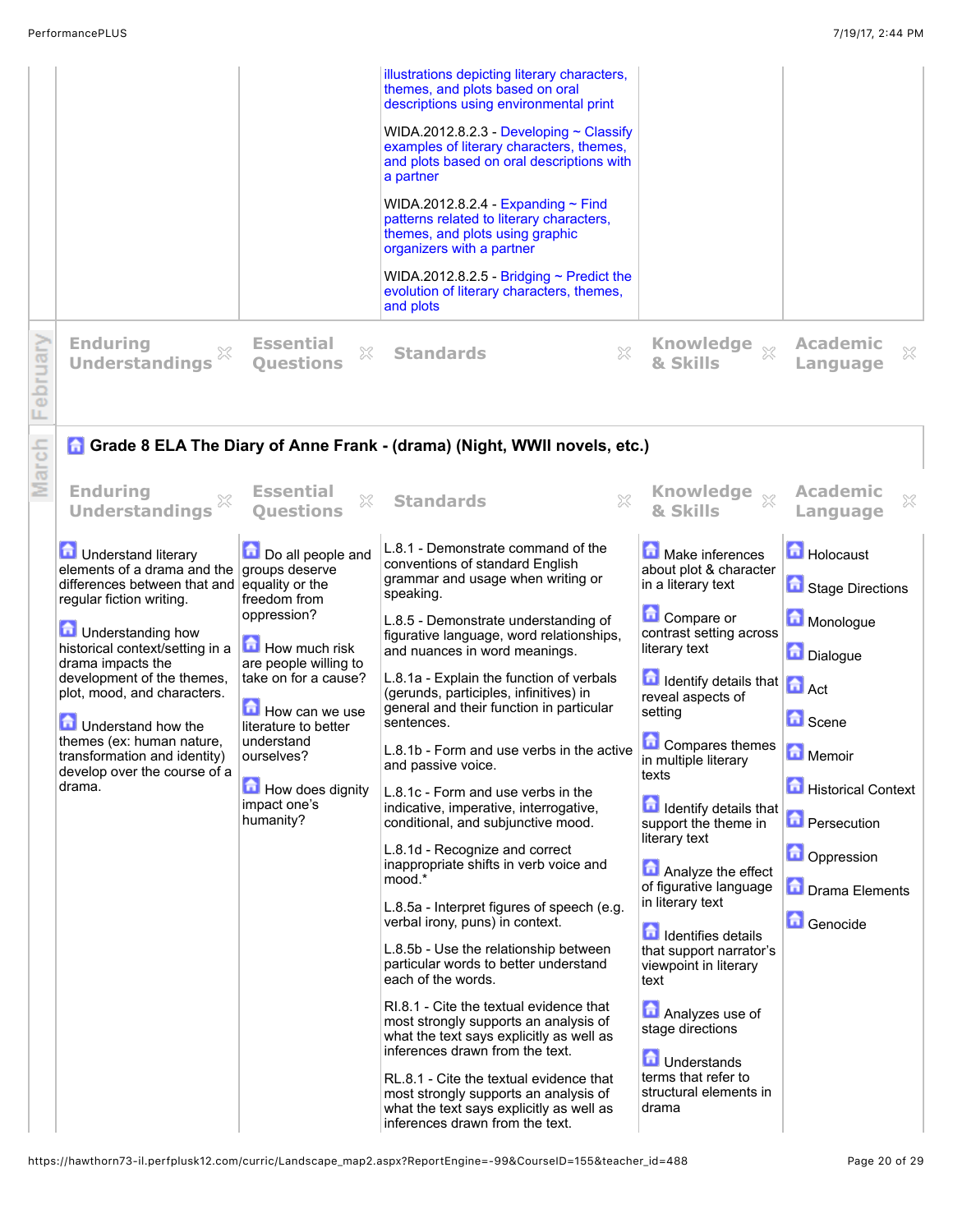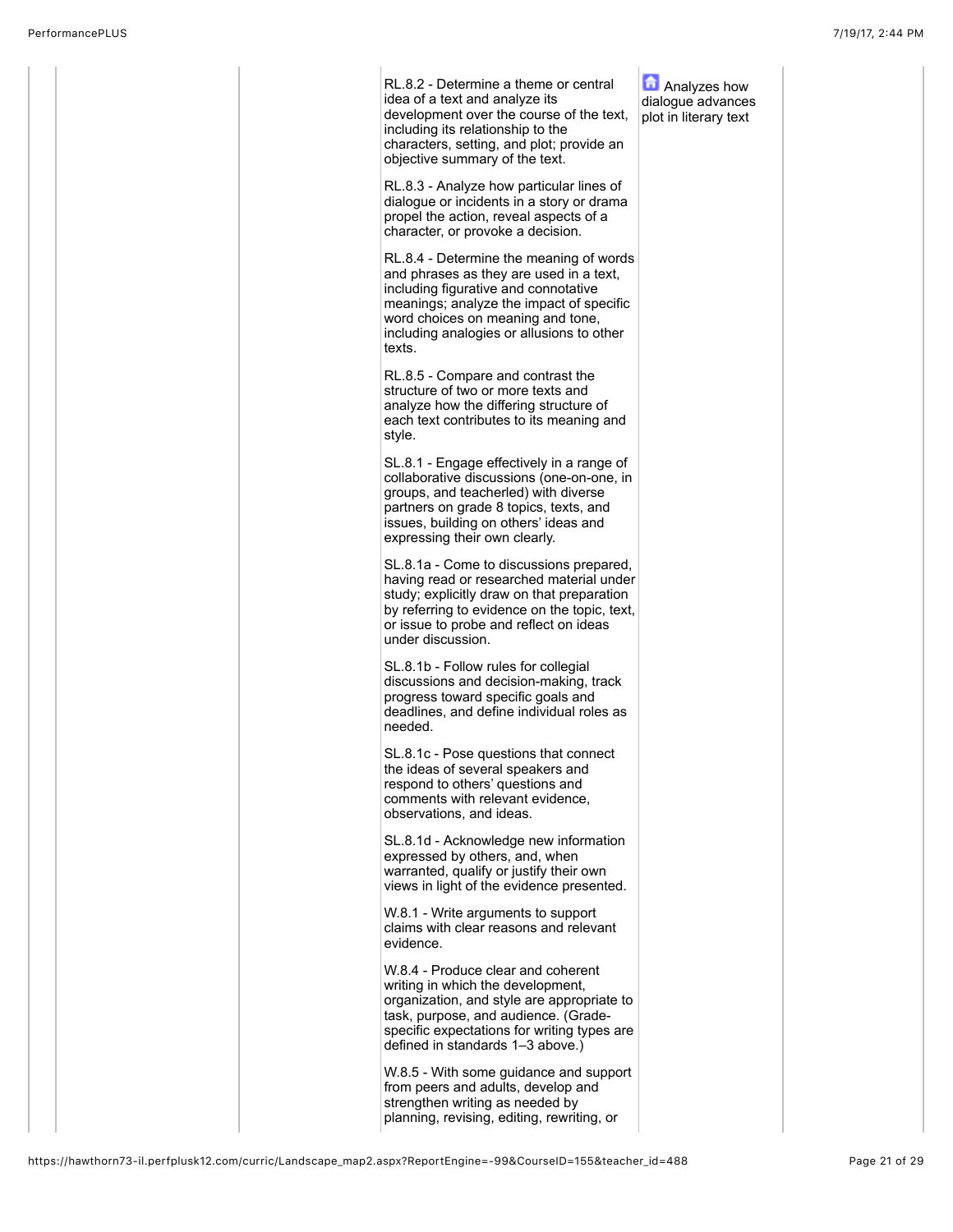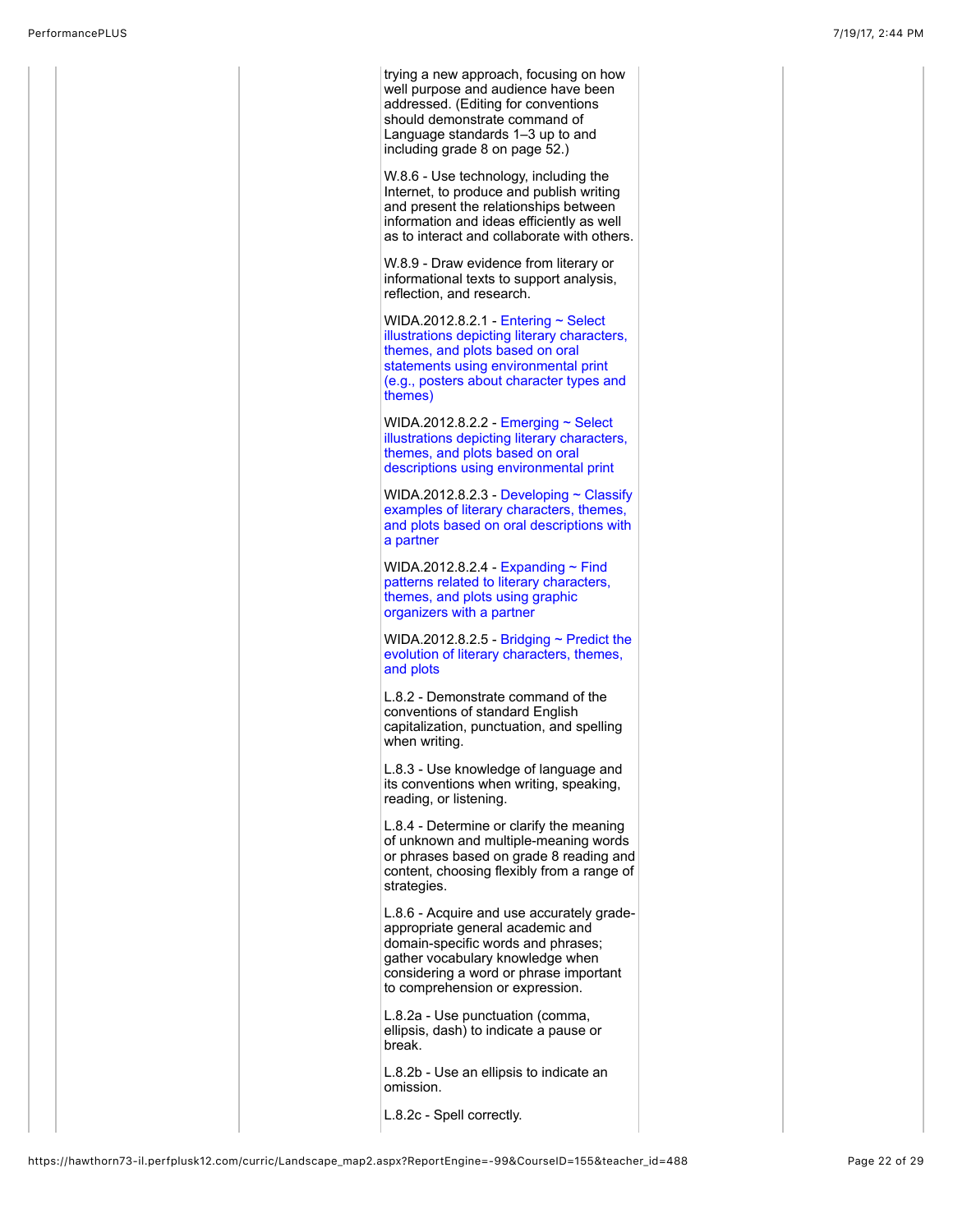L.8.3a - Use verbs in the active and passive voice and in the conditional and subjunctive mood to achieve particular effects (e.g., emphasizing the actor or the action; expressing uncertainty or describing a state contrary to fact). L.8.4a - Use context (e.g., the overall meaning of a sentence or paragraph; a word's position or function in a sentence) as a clue to the meaning of a word or phrase. L.8.4b - Use common, grade-appropriate Greek or Latin affixes and roots as clues to the meaning of a word (e.g., precede, recede, secede). L.8.4c - Consult general and specialized reference materials (e.g., dictionaries, glossaries, thesauruses), both print and digital, to find the pronunciation of a word or determine or clarify its precise meaning or its part of speech. L.8.4d - Verify the preliminary determination of the meaning of a word or phrase (e.g., by checking the inferred meaning in context or in a dictionary). L.8.5c - Distinguish among the connotations (associations) of words with similar denotations (definitions) (e.g., bullheaded, willful, firm, persistent, resolute). RI.8.4 - Determine the meaning of words and phrases as they are used in a text, including figurative, connotative, and technical meanings; analyze the impact of specific word choices on meaning and tone, including analogies or allusions to other texts. RI.8.10 - By the end of the year, read and comprehend literary nonfiction at the high end of the grades 6–8 text complexity band independently and proficiently RL.8.7 - Analyze the extent to which a filmed or live production of a story or drama stays faithful to or departs from the text or script, evaluating the choices made by the director or actors. RL.8.10 - By the end of the year, read and comprehend literature, including stories, dramas, and poems, at the high end of grades 6–8 text complexity band independently and proficiently. SL.8.2 - Analyze the purpose of information presented in diverse media and formats (e.g., visually, quantitatively, orally) and evaluate the motives (e.g., social, commercial, political) behind its presentation. SL.8.3 - Delineate a speaker's argument and specific claims, evaluating the soundness of the reasoning and relevance and sufficiency of the evidence and identifying when irrelevant evidence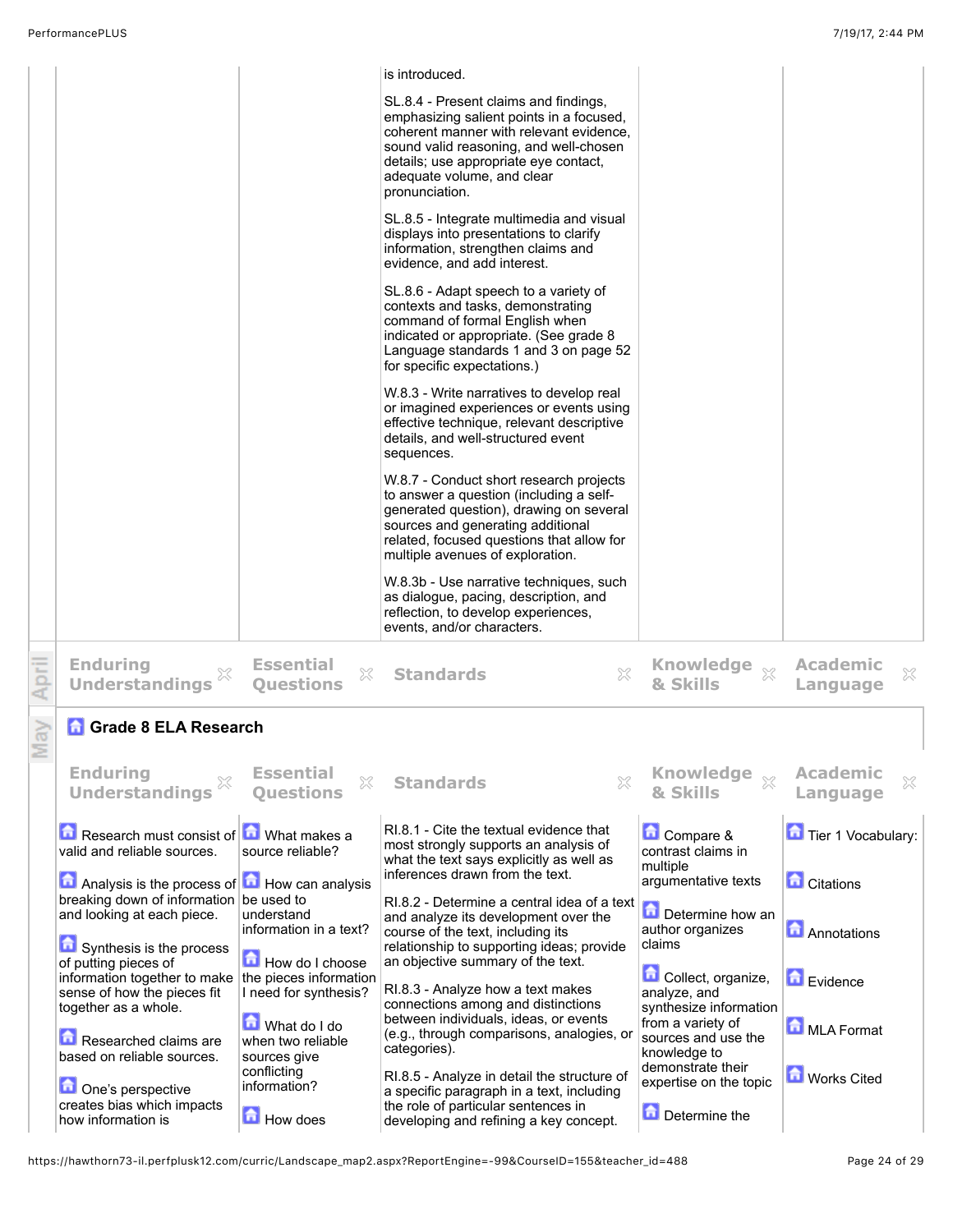| processed. | perspective impact<br>the information<br>presented?<br>How does one<br>discern & locate<br>reliable sources?<br>How does one's<br>perspective impact<br>the information<br>presented? | RI.8.6 - Determine an author's point of<br>view or purpose in a text and analyze<br>how the author acknowledges and<br>responds to conflicting evidence or<br>viewpoints.<br>RI.8.7 - Evaluate the advantages and<br>disadvantages of using different<br>mediums (e.g., print or digital text, video,<br>multimedia) to present a particular topic<br>or idea.<br>RI.8.8 - Delineate and evaluate the<br>argument and specific claims in a text,<br>assessing whether the reasoning is<br>sound and the evidence is relevant and<br>sufficient; recognize when irrelevant<br>evidence is introduced.<br>RI.8.9 - Analyze a case in which two or<br>more texts provide conflicting information<br>on the same topic and identify where the<br>texts disagree on matters of fact or<br>interpretation.<br>L.8.1 - Demonstrate command of the<br>conventions of standard English<br>grammar and usage when writing or<br>speaking.<br>WIDA.2012.8.2.1 Entering $\sim$ Select<br>illustrations depicting literary characters,<br>themes, and plots based on oral<br>statements using environmental print<br>(e.g., posters about character types and<br>themes)<br>WIDA.2012.8.2.2 Emerging $\sim$ Select<br>illustrations depicting literary characters,<br>themes, and plots based on oral<br>descriptions using environmental print<br>WIDA.2012.8.2.3 - Developing $\sim$ Classify<br>examples of literary characters, themes,<br>and plots based on oral descriptions with<br>a partner<br>WIDA.2012.8.2.4 - Expanding $\sim$ Find<br>patterns related to literary characters,<br>themes, and plots using graphic<br>organizers with a partner<br>WIDA.2012.8.2.5 - Bridging $\sim$ Predict the<br>evolution of literary characters, themes,<br>and plots<br>L.8.2 - Demonstrate command of the<br>conventions of standard English<br>capitalization, punctuation, and spelling<br>when writing.<br>L.8.3 - Use knowledge of language and<br>its conventions when writing, speaking,<br>reading, or listening.<br>L.8.4 - Determine or clarify the meaning<br>of unknown and multiple-meaning words<br>or phrases based on grade 8 reading and<br>content, choosing flexibly from a range of<br>strategies.<br>L.8.5 - Demonstrate understanding of<br>figurative language, word relationships, | difference between<br>fact and opinion in<br>informational texts | <b>Primary Source</b><br><b>n</b> Secondary<br>Source<br>Research<br><b>D</b> Plagiarize<br><b>D</b> Bias<br><b>D</b> Outline |
|------------|---------------------------------------------------------------------------------------------------------------------------------------------------------------------------------------|--------------------------------------------------------------------------------------------------------------------------------------------------------------------------------------------------------------------------------------------------------------------------------------------------------------------------------------------------------------------------------------------------------------------------------------------------------------------------------------------------------------------------------------------------------------------------------------------------------------------------------------------------------------------------------------------------------------------------------------------------------------------------------------------------------------------------------------------------------------------------------------------------------------------------------------------------------------------------------------------------------------------------------------------------------------------------------------------------------------------------------------------------------------------------------------------------------------------------------------------------------------------------------------------------------------------------------------------------------------------------------------------------------------------------------------------------------------------------------------------------------------------------------------------------------------------------------------------------------------------------------------------------------------------------------------------------------------------------------------------------------------------------------------------------------------------------------------------------------------------------------------------------------------------------------------------------------------------------------------------------------------------------------------------------------------------------------------------------------------------------------------------------------------------------------------------------------------------------------------------------------------------------------------------------|------------------------------------------------------------------|-------------------------------------------------------------------------------------------------------------------------------|
|------------|---------------------------------------------------------------------------------------------------------------------------------------------------------------------------------------|--------------------------------------------------------------------------------------------------------------------------------------------------------------------------------------------------------------------------------------------------------------------------------------------------------------------------------------------------------------------------------------------------------------------------------------------------------------------------------------------------------------------------------------------------------------------------------------------------------------------------------------------------------------------------------------------------------------------------------------------------------------------------------------------------------------------------------------------------------------------------------------------------------------------------------------------------------------------------------------------------------------------------------------------------------------------------------------------------------------------------------------------------------------------------------------------------------------------------------------------------------------------------------------------------------------------------------------------------------------------------------------------------------------------------------------------------------------------------------------------------------------------------------------------------------------------------------------------------------------------------------------------------------------------------------------------------------------------------------------------------------------------------------------------------------------------------------------------------------------------------------------------------------------------------------------------------------------------------------------------------------------------------------------------------------------------------------------------------------------------------------------------------------------------------------------------------------------------------------------------------------------------------------------------------|------------------------------------------------------------------|-------------------------------------------------------------------------------------------------------------------------------|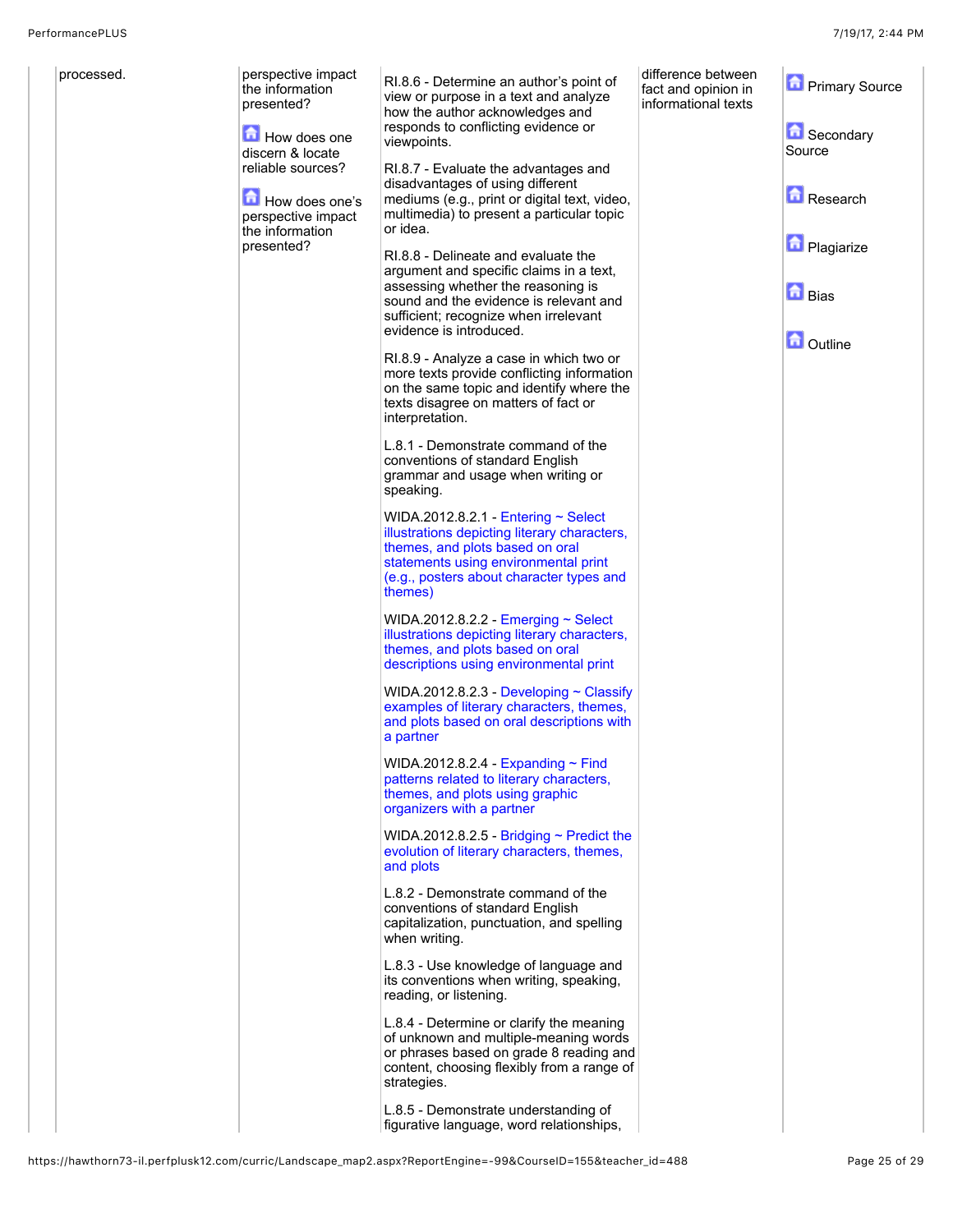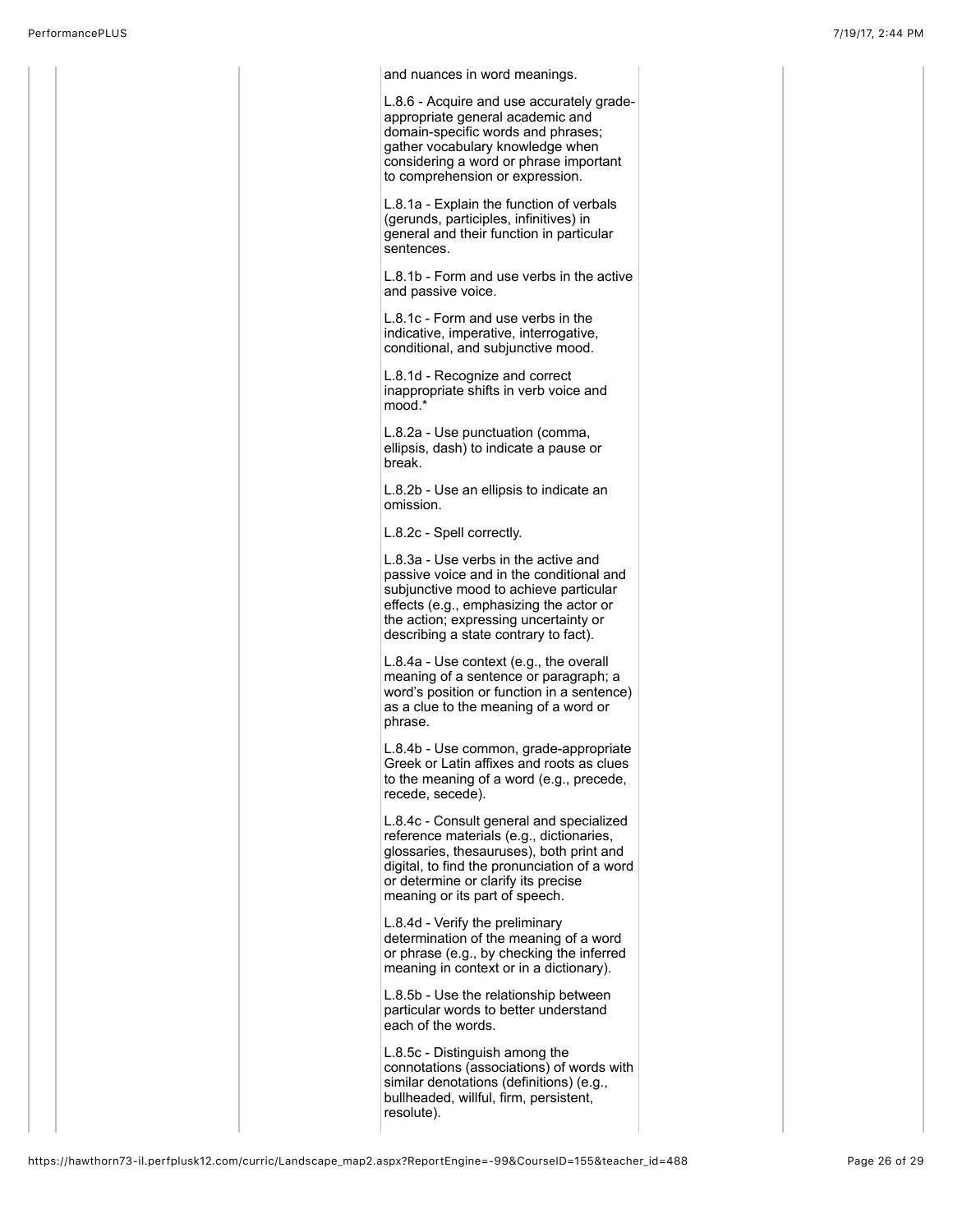